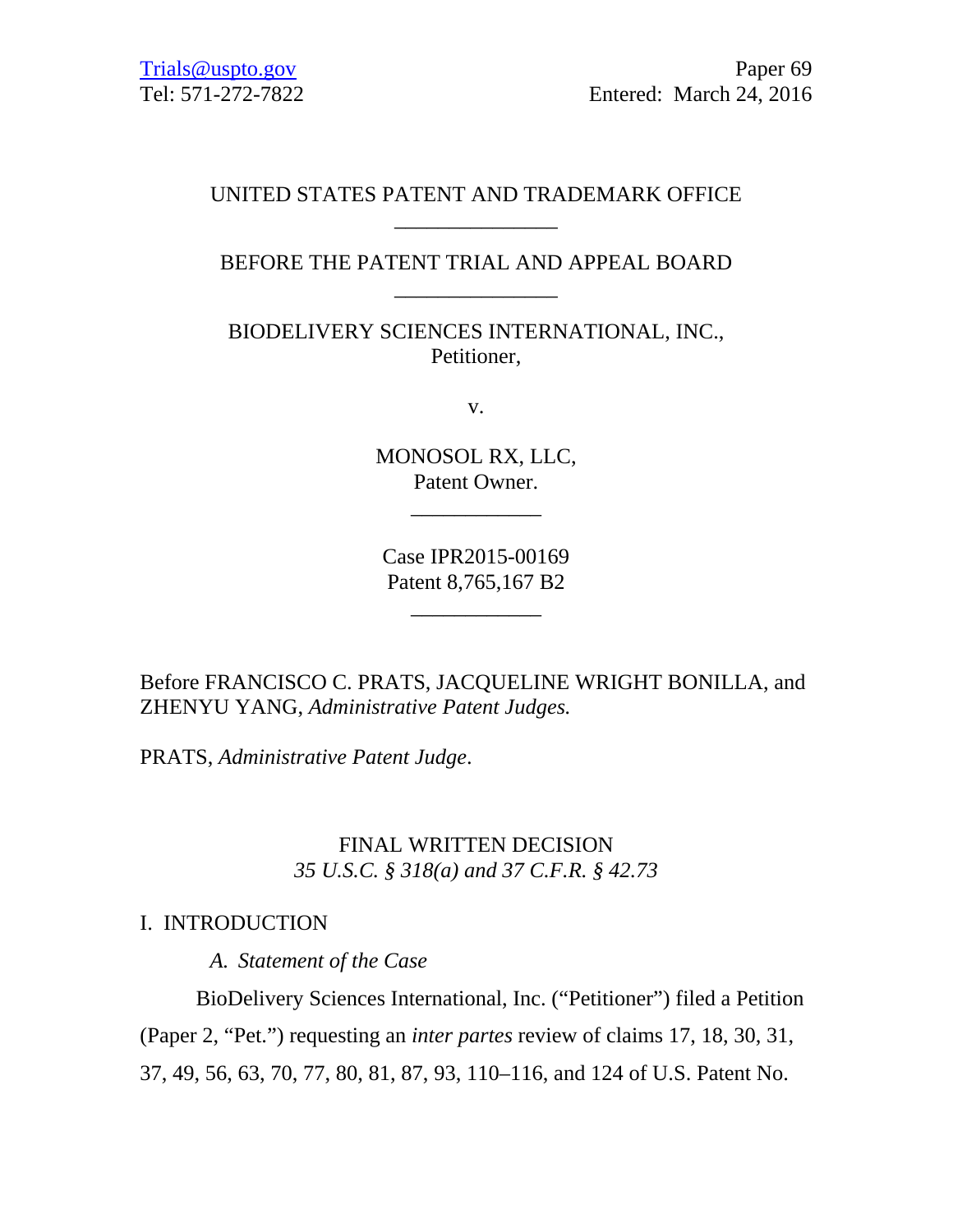8,765,167 B2 (Ex. 1001, "the '167 patent"). MonoSol Rx, LLC ("Patent Owner") did not file a Preliminary Response.

We instituted trial, as to all of those claims, only on the ground of obviousness under 35 U.S.C. § 103(a) over Chen<sup>1</sup> and Tapolsky.<sup>2</sup> Paper 6, 24 ("Decision to Institute," or "Dec."); Pet. 43–59 (setting forth instituted ground of unpatentability). $3$ 

After trial was instituted, Patent Owner filed a Response (Paper 15; "PO Resp."), and Petitioner filed a Reply (Paper 35, "Reply").

Both parties filed Motions to Exclude Evidence. Paper 50 ("Pet. Mot. to Exclude") and Paper 52 ("PO Mot. to Exclude").

Both parties filed Oppositions to the Motions to Exclude Evidence. Paper 60 ("Pet. Opp."); Paper 57 ("PO Opp."). Both parties filed Replies to the Oppositions to the Motions to Exclude Evidence. Paper 64 ("Pet. Reply Opp."); Paper 63 ("PO Reply Opp.").

Patent Owner filed a Motion for Observation Regarding Cross Examination of a Reply Witness (Paper 53; "PO Mot. Observ."), and Petitioner filed a Response to that motion (Paper 59; "Resp. Observ.").

An oral hearing was held on February 12, 2016, and the hearing transcript has been entered in the record. Paper 68 ("Tr.").

 $\overline{a}$ 

<sup>&</sup>lt;sup>1</sup> WO 00/42992 A2 (published July 27, 2000) (Ex. 1002).

<sup>&</sup>lt;sup>2</sup> WO 99/55312 A2 (published Nov. 4, 1999) (Ex. 1003).

 $3$  The application which issued as the  $167$  patent was filed on September 8, 2006. Ex. 1001, cover page. Accordingly, the version of § 103 in effect before the Leahy-Smith America Invents Act ("AIA") applies to the claims of the '167 patent. *See* AIA, Public Law 112-29, § 3, 125 Stat. 288.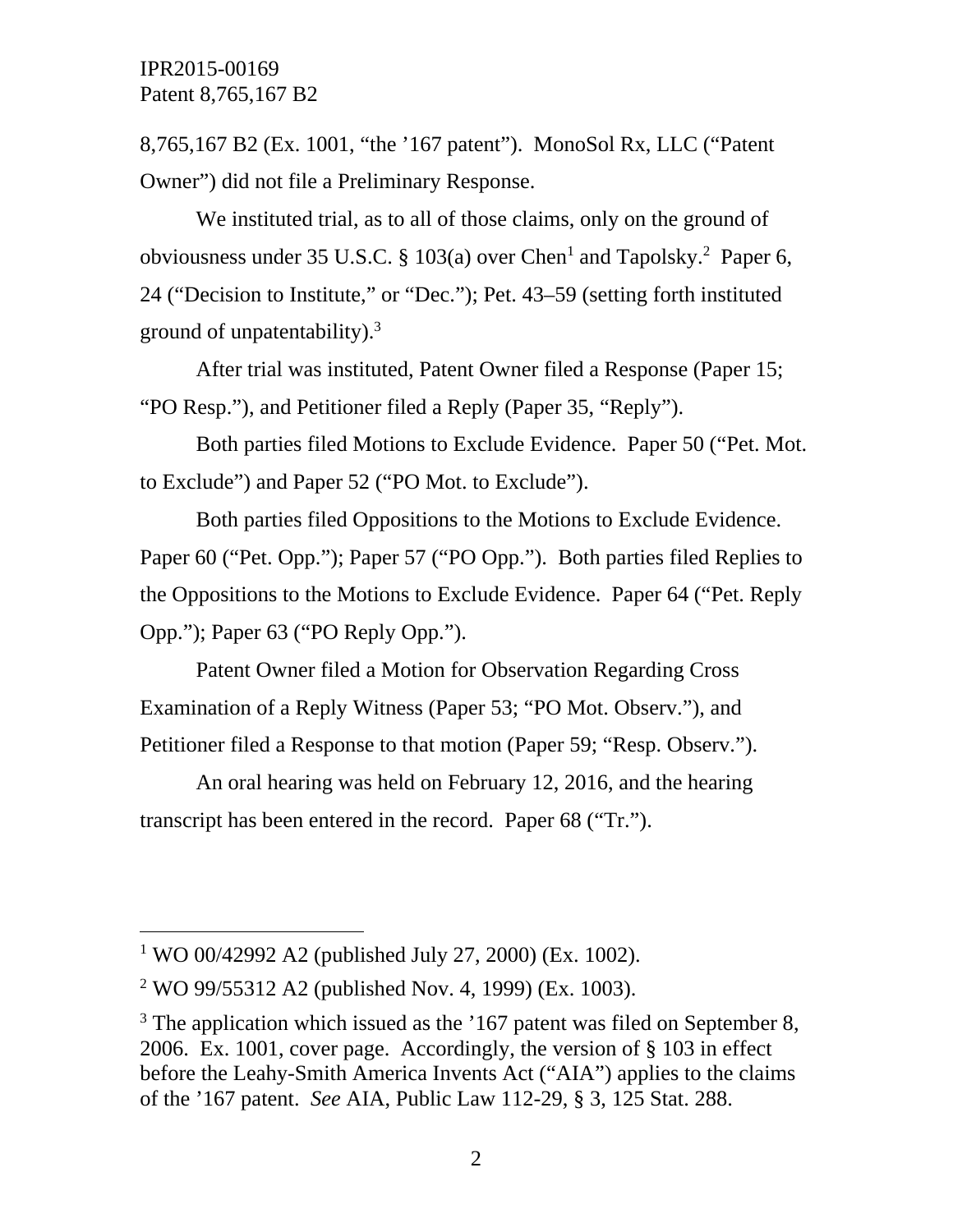We have jurisdiction under 35 U.S.C. § 6(c). This Final Written Decision is entered pursuant to 35 U.S.C. § 318(a).

"In an inter partes review instituted under this chapter, the petitioner shall have the burden of proving a proposition of unpatentability by a preponderance of the evidence." 35 U.S.C. § 316(e).

We conclude that Petitioner has not proved by a preponderance of the evidence that claims 17, 18, 30, 31, 37, 49, 56, 63, 70, 77, 80, 81, 87, 93, 110–116, and 124 of the '167 patent are unpatentable for obviousness under 35 U.S.C. § 103(a) over Chen and Tapolsky.

Petitioner's Motion to Exclude Evidence is dismissed as moot. Patent Owner's Motion to Exclude Evidence is denied-in-part and dismissed-inpart as moot.

### *B. Related Proceedings*

Patent Owner states that on September 22, 2014, it filed, along with its licensee, a complaint against Petitioner for infringement of the '167 Patent, captioned *Reckitt Benckiser Pharmaceuticals Inc. v. Biodelivery Sciences International, Inc.*, 3:14-cv-5892 (D.N.J.). Paper 3, 2.

Concurrently with the instant Petition, Petitioner filed three other petitions for *inter partes* review, challenging different claims of the '167 patent. Those cases are numbered IPR2015-00165, IPR2015-00167, and IPR2015-00168. No trial was instituted in IPR2015-00167. Decisions in IPR2015-00165 and IPR2015-00168 are issued concurrently herewith.

Petitioner identifies a number of proceedings, within the U.S. Patent and Trademark Office, as well as in district court, which involve patents in the same family as the '167 patent. Pet. 1–4.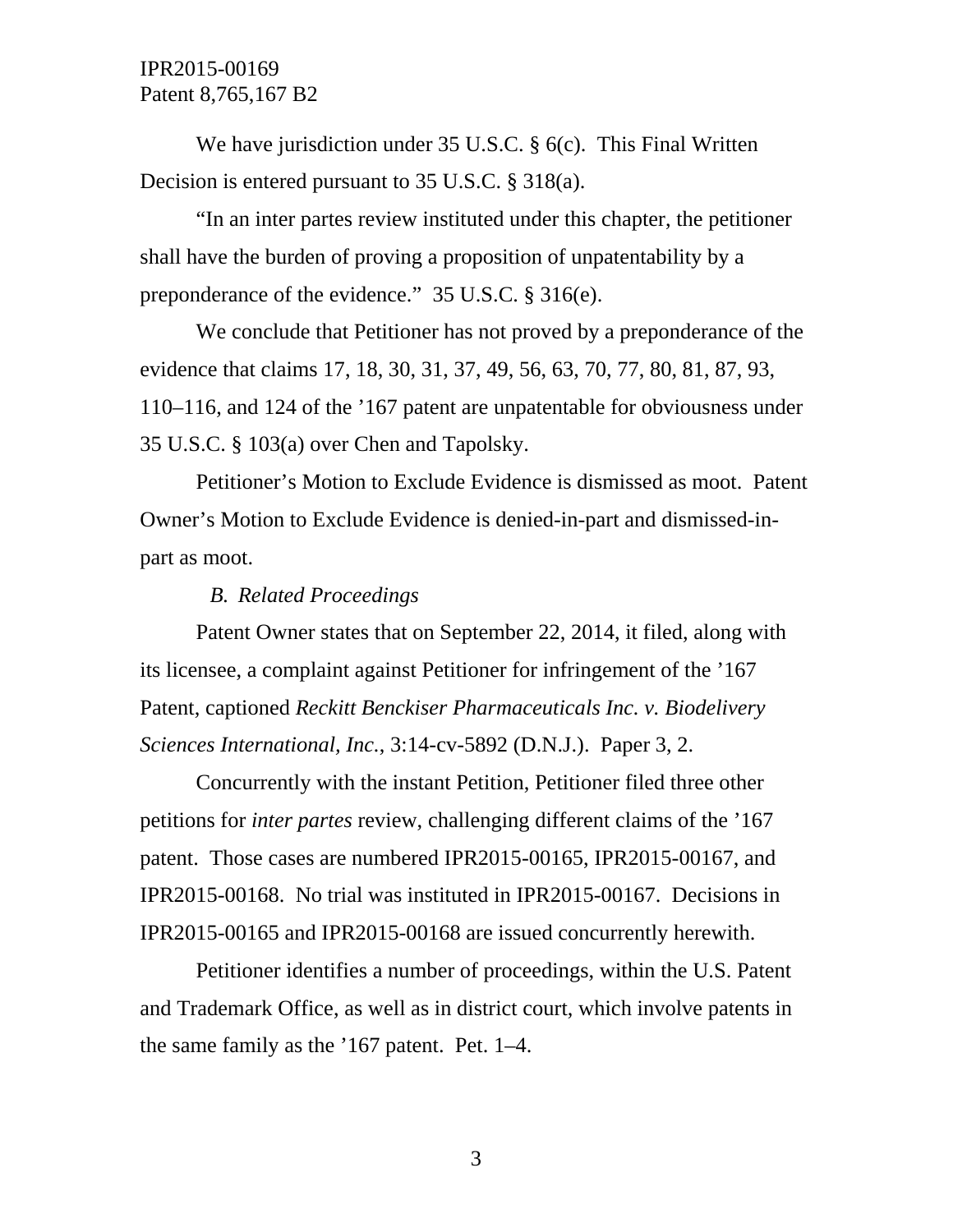#### *C. The '167 Patent (Ex. 1001)*

The '167 patent discloses "edible water-soluble delivery systems in the form of a film composition including a water-soluble polymer, an active component selected from cosmetic agents, pharmaceutical agents, vitamins, bioactive agents and combinations thereof, and at least one anti-tacking agent." Ex. 1001, Abstract.

The '167 patent explains that films incorporating a pharmaceutical agent were known to be suitably administered to mucosal membranes, such as the mouth and nose. *Id.* at 1:42–58. Such films were known, however, to suffer from particle agglomeration issues, resulting in non-uniform distribution of the active ingredient within the film. *Id.* at 1:59–62. The '167 patent attributes this non-uniform distribution to the long drying times and excessive air flow used previously when drying the films. *Id.* at 1:62– 67. Because sheets of such films are usually cut into individual doses, the non-uniform distribution of the active ingredient could result in a final individual dosage form containing insufficient active ingredient for the recommended treatment, as well as a failure to meet regulatory standards for dosage form accuracy. *Id.* at 2:1–20.

The '167 patent addresses the issue of particle agglomeration and its associated non-uniform distribution of therapeutic agent within film dosage forms by using a "selected casting or deposition method" or "a controlled drying process. Examples of controlled drying processes include, but are not limited to, the use of the apparatus disclosed in U.S. Pat. No. 4,631,837 to Magoon . . . , as well as hot air impingement across the bottom substrate and bottom heating plates." *Id.* at 6:21–27. The '167 patent discloses that "[a]nother drying technique for obtaining the films of the present invention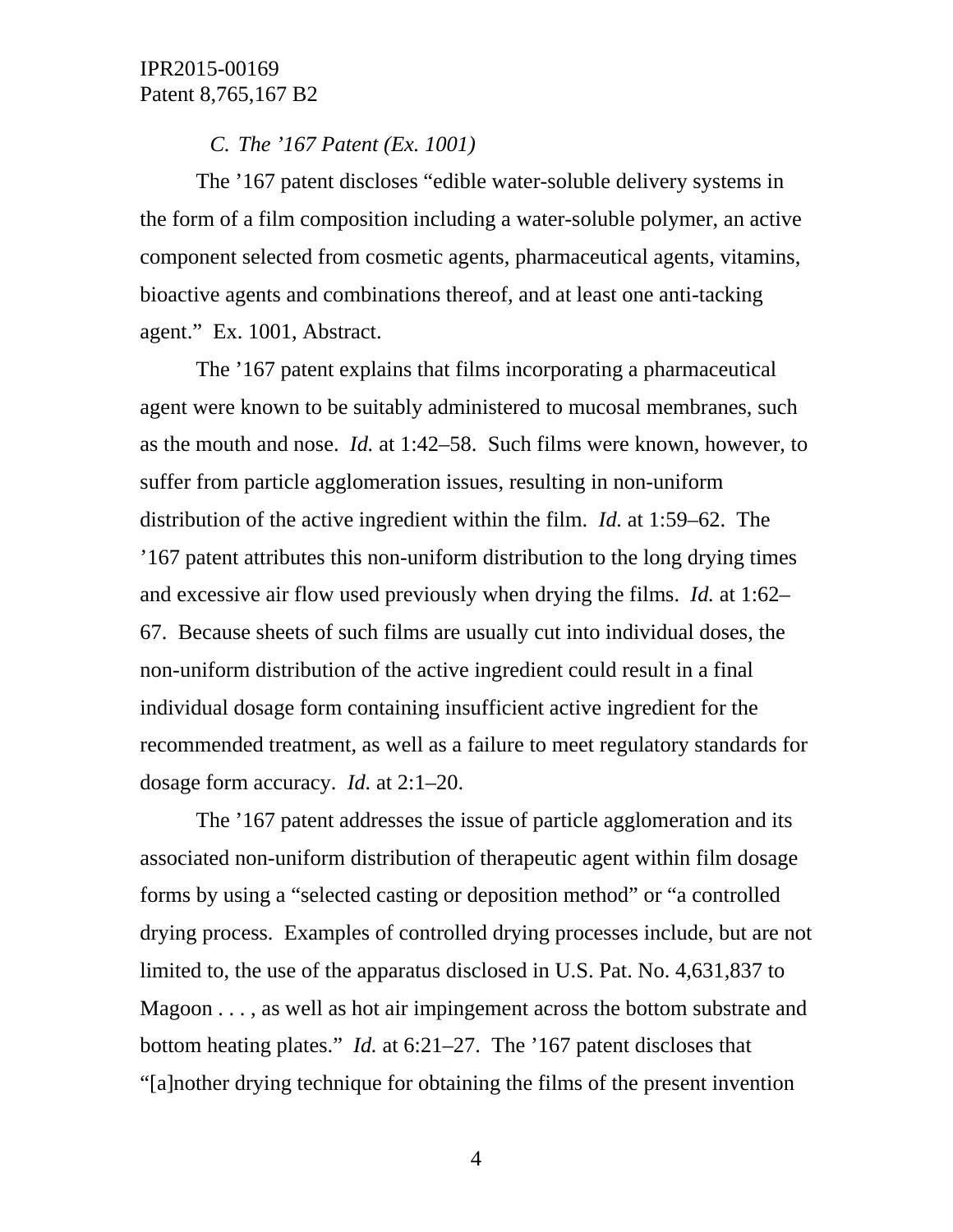is controlled radiation drying, in the absence of uncontrolled air currents, such as infrared and radio frequency radiation (i.e. microwaves)." *Id.* at 6:27–30. "[A]lternatively, drying may be achieved by using balanced fluid flow, such as balanced air flow, where the bottom and top air flows are controlled to provide a uniform film." *Id.* at 6:47–50.

The '167 patent describes a preferred embodiment in which "the film is dried from the bottom of the film to the top of the film." *Id.* at 24:51–52. "This is accomplished by forming the film and placing it on the top side of a surface having top and bottom sides. Then, heat is initially applied to the bottom side of the film to provide the necessary energy to evaporate or otherwise remove the liquid carrier." *Id.* at 24:59–64. "Desirably, substantially no air flow is present across the top of the film during its initial setting period, during which a solid, visco-elastic structure is formed. This can take place within the first few minutes, e.g. about the first 0.5 to about 4.0 minutes of the drying process." *Id.* at 24:52–56.

Claims 17 and 110 of the '167 patent, the independent claims for which trial was instituted, read as follows:

17. A multi-layer film for delivery of a desired amount of an active component comprising:

- (a) at least one first film layer comprising:
	- (i) an ingestible, water-soluble polymer matrix; and
	- (ii) at least one anti-tacking agent selected from the group consisting of stearates; stearic acid; vegetable oil; waxes; a blend of magnesium stearate and sodium lauryl sulfate; boric acid; surfactants; sodium benzoate; sodium acetate; sodium chloride; DL-Leucine; polyethylene glycol; sodium oleate; sodium lauryl sulfate; magnesium lauryl sulfate; talc;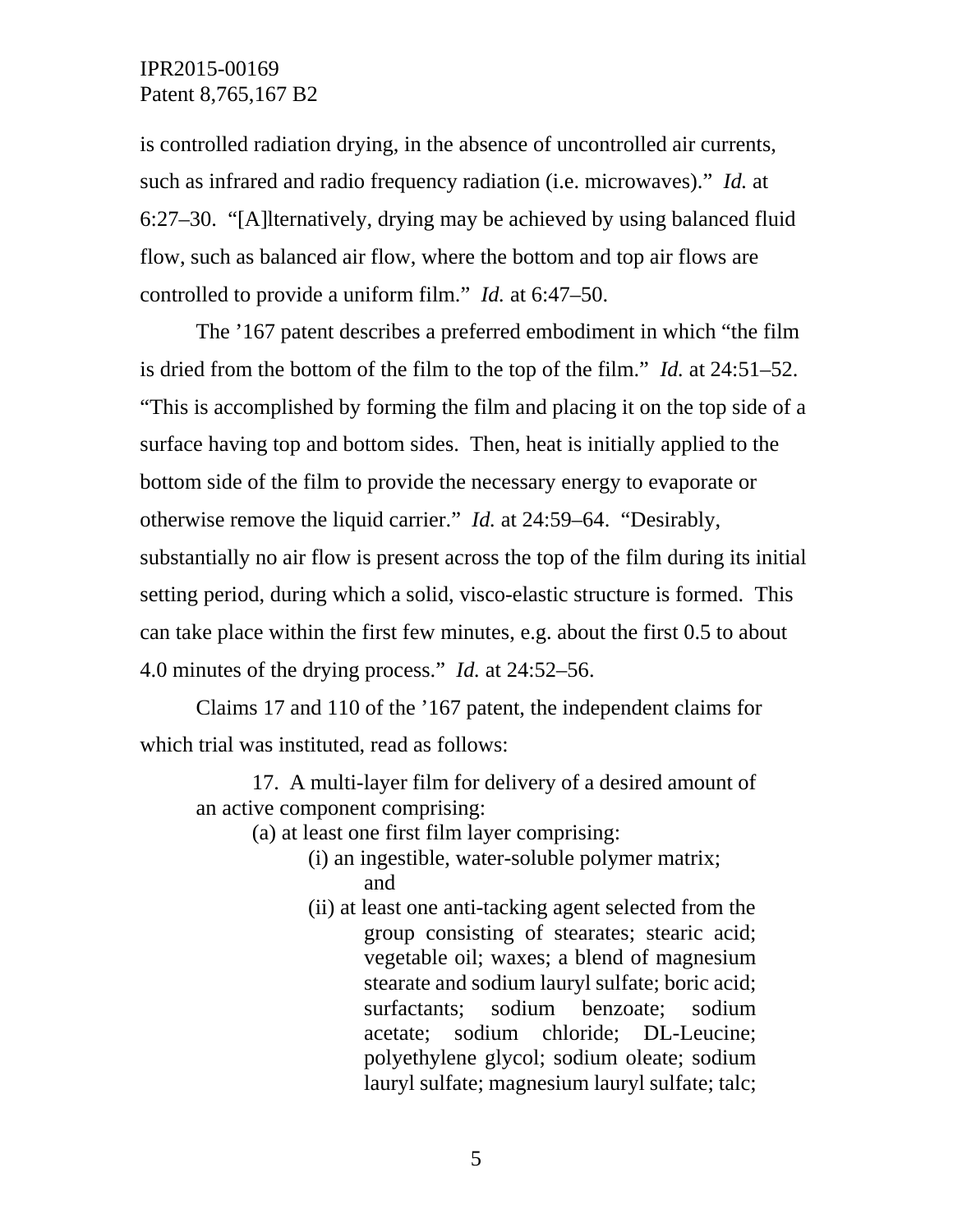corn starch; amorphous silicon dioxide; syloid; metallic stearates, Vitamin E, Vitamin E TPGS, silica and combinations thereof; and

- (b) a second film layer comprising:
	- (i) an ingestible, water-soluble polymer matrix; and
	- (ii) a substantially uniform distribution of said desired amount of said active component within said polymer matrix, wherein said active component is selected from the group consisting of cosmetic agents, pharmaceutical agents, vitamins, bioactive agents and combinations thereof, wherein said first film layer is substantially in contact with said second film layer;

said film being formed by a controlled drying process which rapidly forms a viscoelastic matrix to lock-in said active in place within said matrix and maintain said substantially uniform distribution; and

wherein said film is self-supporting and the active component is substantially uniformly distributed, *whereby said substantially uniform distribution is measured by substantially equal sized individual unit doses which do not vary by more than 10% of said desired amount of said active component*.

110. A multi-layer film for delivery of a desired amount of an active component comprising:

- (a) a first film layer comprising:
	- (i) an ingestible, water-soluble or water-swellable polymer matrix; and
- (b) at least a second film layer comprising:
	- (i) an ingestible, water-soluble or water-swellable polymer matrix comprising a water-soluble or swellable polymer;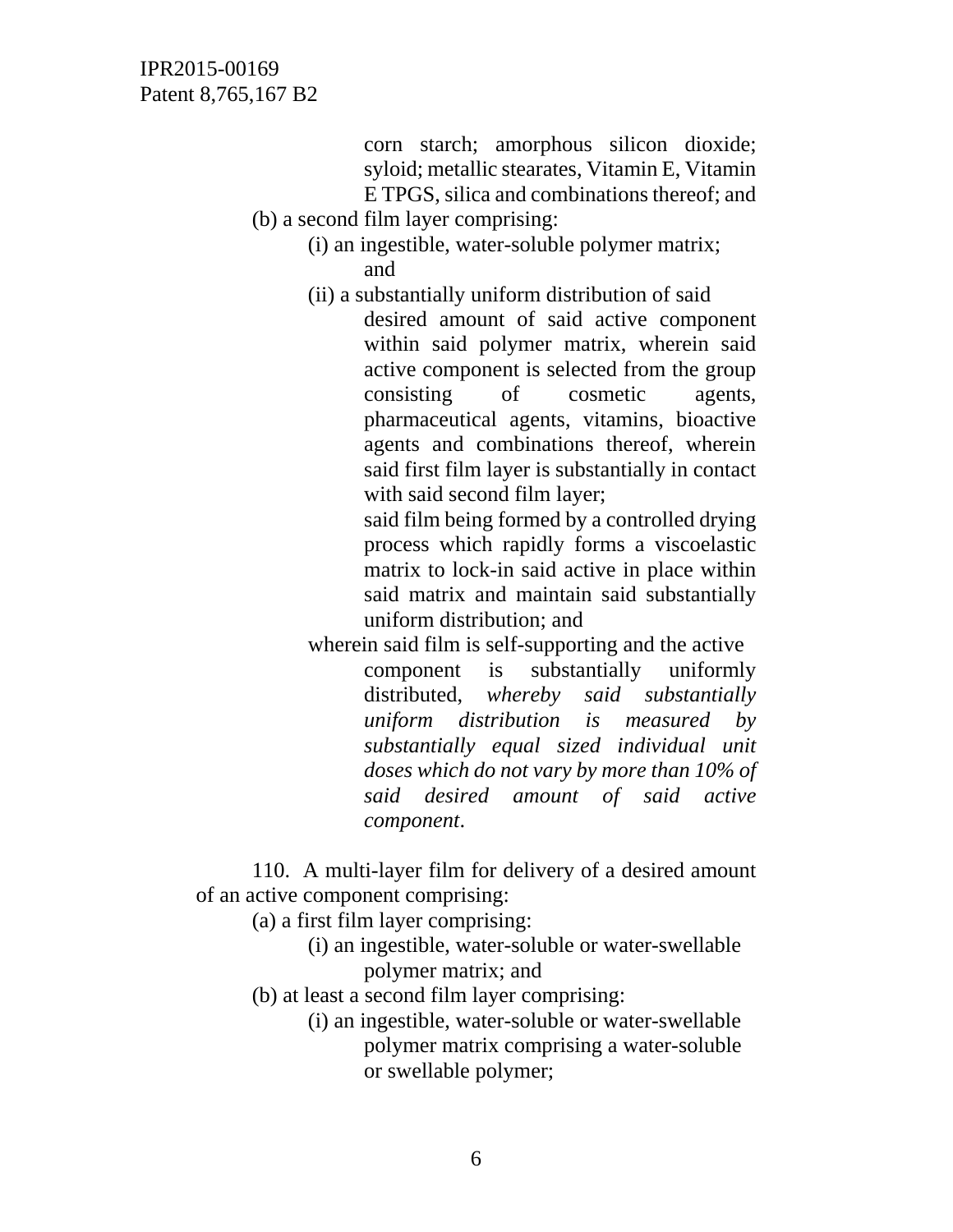> wherein the first and/or second layers further comprise: a desired amount of a substantially uniformly distributed active component, said active component being selected from the group consisting of cosmetic agents, pharmaceutical agents, vitamins, bioactive agents and combinations thereof; a component selected from the group consisting of an anti-tacking agent, a sweetener, a flavor, an acidulent, an oxide filler, propylene glycol, vitamin E acetate, polyacrylic acid, a preservative, a buffer, a coloring agent and combinations thereof; and wherein said first film layer is substantially in contact with said second film layer; said film being formed by a controlled drying process which rapidly forms a viscoelastic matrix to lock-in said active component in place and maintain said substantially uniform distribution; and wherein said film is self-supporting, *whereby said substantially uniform distribution of said active component is measured by substantially equal sized individual unit doses which do not vary by more than 10% of said desired amount of said active component.*

Ex. 1001, 43:37–44:2, 47:66–48:29 (emphases added). II. ANALYSIS

*A. Claim Construction* 

The Board interprets claims in an unexpired patent using the "broadest reasonable construction in light of the specification of the patent in which [they] appear[]." 37 C.F.R. § 42.100(b); *In re Cuozzo Speed Tech., LLC*,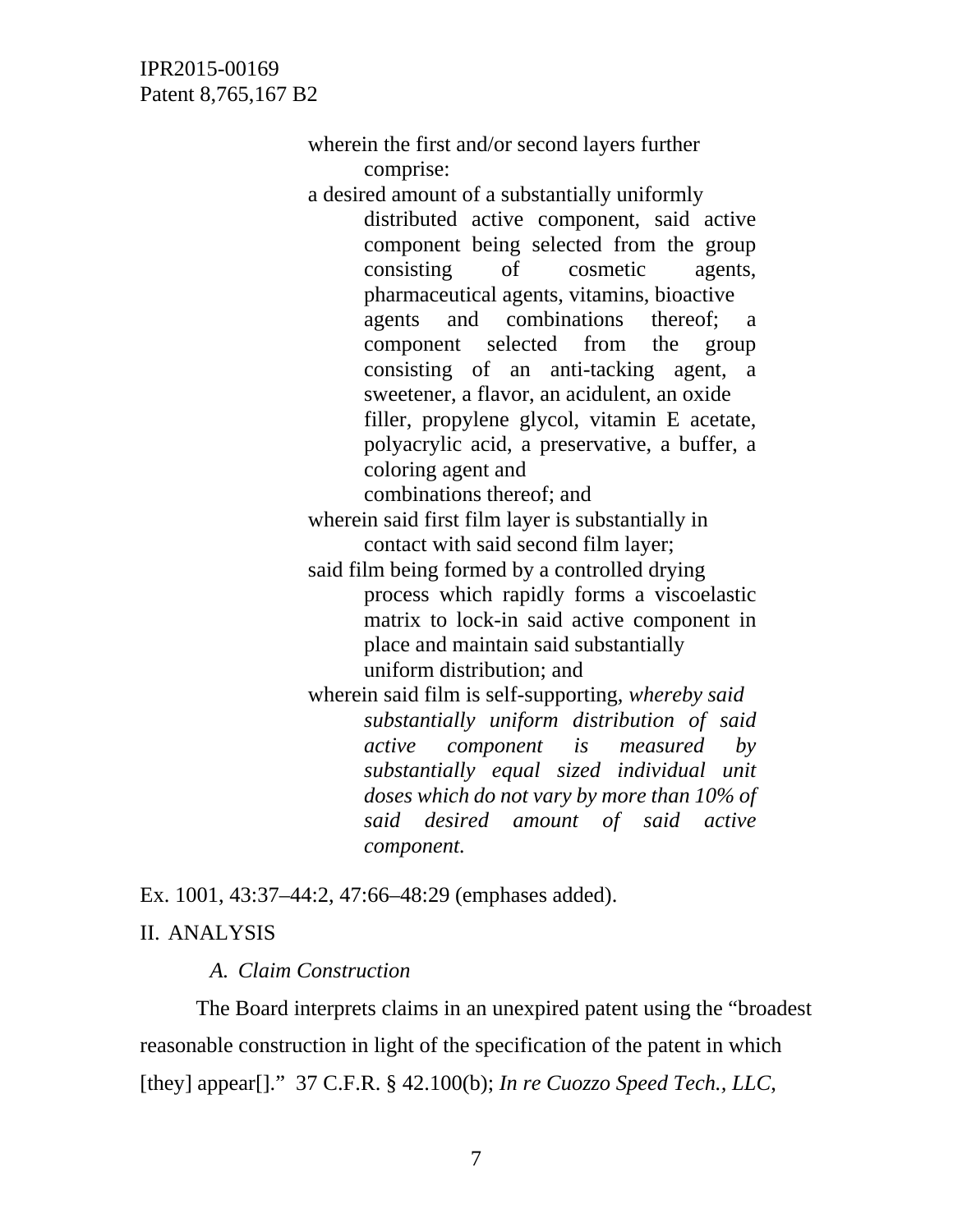793 F. 3d 1268, 1275 (Fed. Cir. 2015), *cert. granted sub nom. Cuozzo Speed Techs. LLC v. Lee*, 136 S. Ct. 890 (2016). Under that standard, the Board gives claim terms their ordinary and customary meaning, as would be understood by one of ordinary skill in the art in the context of the entire disclosure. *In re Translogic Tech., Inc.*, 504 F.3d 1249, 1257 (Fed. Cir. 2007).

 Petitioner advances constructions for the claim terms "controlled drying process" and "'substantially uniform'/'substantially uniformly distributed.'" Pet. 10–17.

As to Petitioner's proposed construction of the term "controlled drying process," claims 17 and 110 expressly recite that the controlled drying process, which produces the film, rapidly forms a viscoelastic matrix to lock the active component in place within the matrix to maintain the above-discussed substantially uniform distribution. Ex. 1001, 43:60–63 (claim 17), 48:21–24 (claim 110). Accordingly, contrary to Petitioner's contentions (*see* Pet. 10–11), we conclude that claims 17 and 110 do limit the conditions of the "controlled drying process."

 As noted above, moreover, the '167 patent discusses the advantages of the controlled drying process, including the faster drying times. Ex. 1001, 6:61–7:1. According to the Specification, "[d]esirably, the drying of the film will occur within about ten minutes or fewer, or more desirably within about five minutes or fewer." *Id.* at 7:1–3. It further discloses that the initial film setting period, "during which a solid, visco-elastic structure is formed . . . can take place within the first few minutes, e.g. about the first 0.5 to about 4.0 minutes of the drying process." *Id.* at 24:52–56. Thus, contrary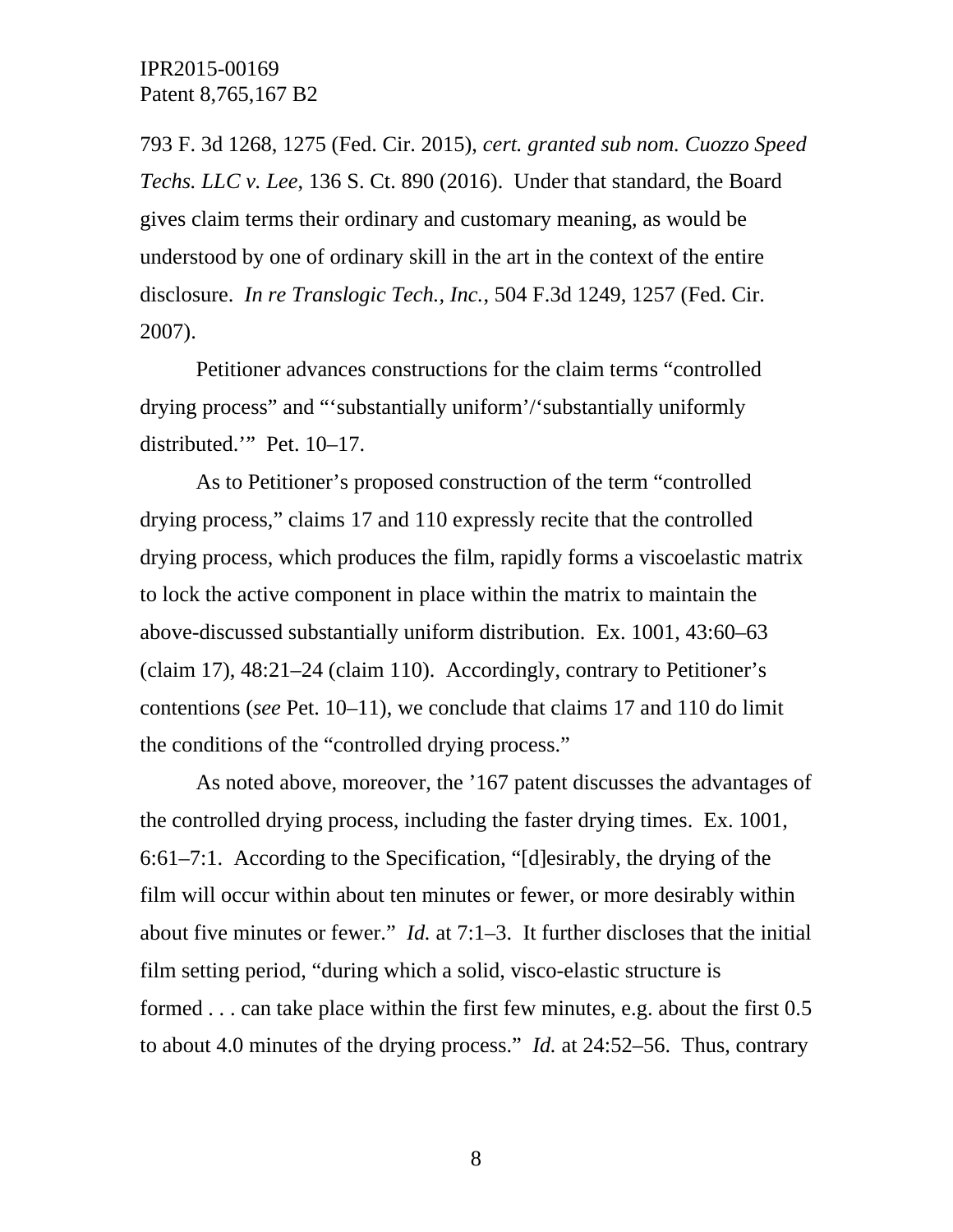to Petitioner's contention, the '167 patent does provide a standard for the term "rapidly" as recited in claims 17 and 110.

 Especially given the express language in the claims, we conclude that the claims encompass a film having a structure which would result from a controlled drying process which forms a viscoelastic matrix within a few minutes of the drying process to lock-in the active component within the matrix, the film having a substantially uniform distribution of the active component, measured by substantially equally sized individual unit doses which do not vary by more than 10% of the desired amount of the active component.

 Patent Owner does not allege specific error in the above claim construction. Patent Owner instead emphasizes that claims 17 and 110 recite the substantially uniform distribution of the active component as being based on the "desired amount" of the active component. PO Resp. 6. Therefore, Patent Owner contends, the determination of whether the amounts of active component in substantially equal-sized individual unit doses of a film vary by less than 10% from the desired amount of the active component "is not a measurement of the difference in the amount of active between individual unit doses." *Id.* Rather, Patent Owner contends:

[T]he calculation required for determining what falls within the scope of the claim language is: the amount of active ingredient actually present in an individual unit dose minus the amount of active ingredient desired to be present in an individual unit dose divided by the amount of active desired to be present in an individual unit dose times 100%.

*Id.* at 6–7.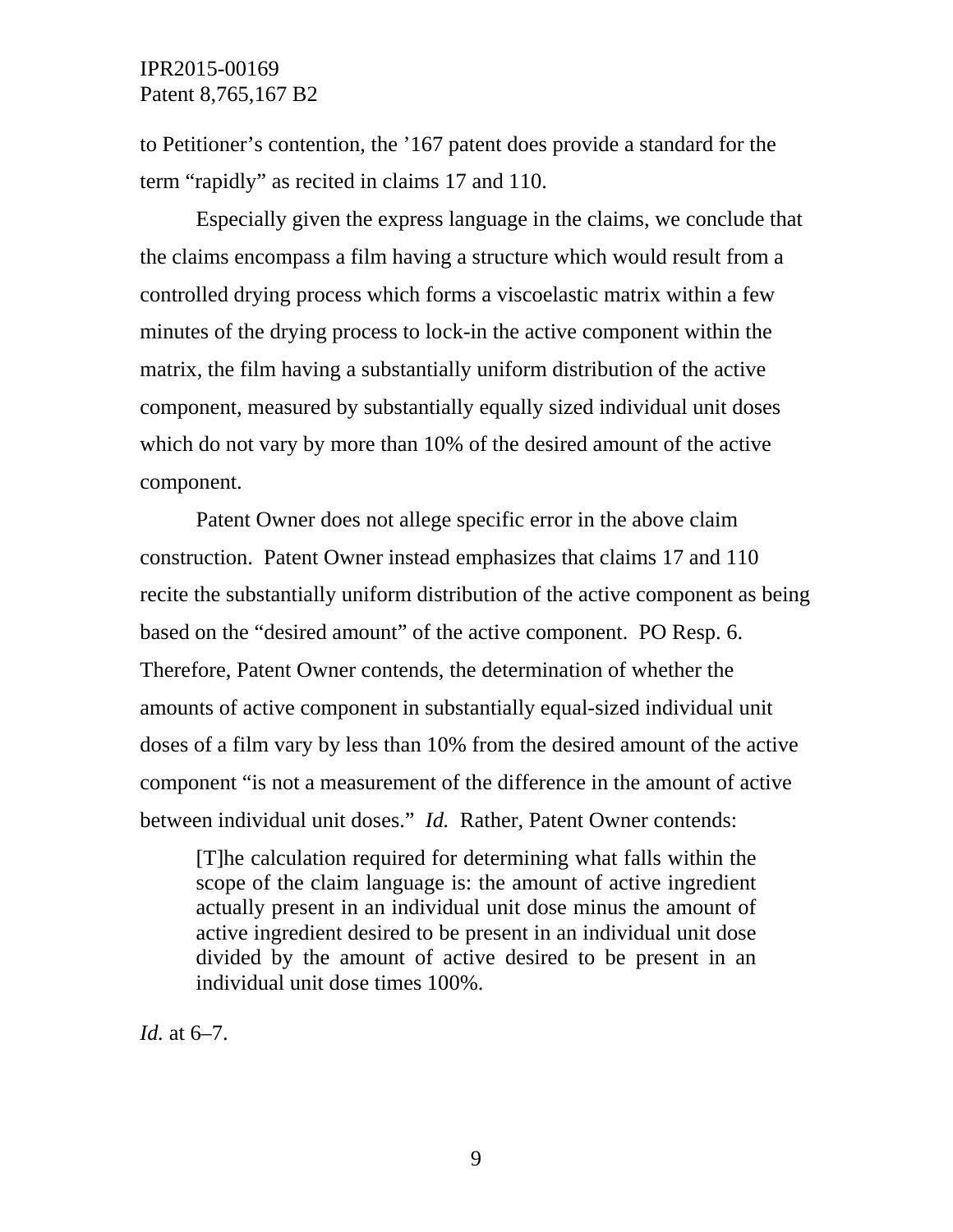We conclude, based on the language of claims 17 and 110, that it is reasonable to determine the percent variation of the distribution of the active component of a particular film based on the desired amount of the active component, as Patent Owner contends. Patent Owner does not persuade us, however, that the "desired amount" of the active component is reasonably limited to a specific dosage amount, or labeled amount. *See* PO Resp. 6 (asserting that the desired amount of the active component may be a "predetermined, targeted, labeled amount of active."); *id.* at 20 ("'*desired amount'* means the dosage (label) amount").

If the desired amount of the active component in the substantially equally sized portions of the film was based on a labeled dosage, then films with no labeled dosage could never be uniform, even if they had a perfectly homogeneous distribution of active component. Moreover, if uniformity was based solely on a desired dosage, a film with a perfectly homogeneous distribution of active component could be considered non-uniform under claims 17 and 110, simply by cutting from the film equal-sized portions that contain twice the desired dosage, or simply by deciding on a different dosage than that contained in the equally sized portions of the film. Accordingly, we conclude that it is not reasonable to limit the "desired amount" of active component in claims 17 and 110 to a labeled or dosage amount. This is consistent with Patent Owner's own contentions of how a desired amount of active may be determined in a film lacking a predetermined dosage or labeled dosage. *See* PO Resp. 40–42 (desired amount determined by weight percentage of active ingredient present in the film, rather than dosage or label).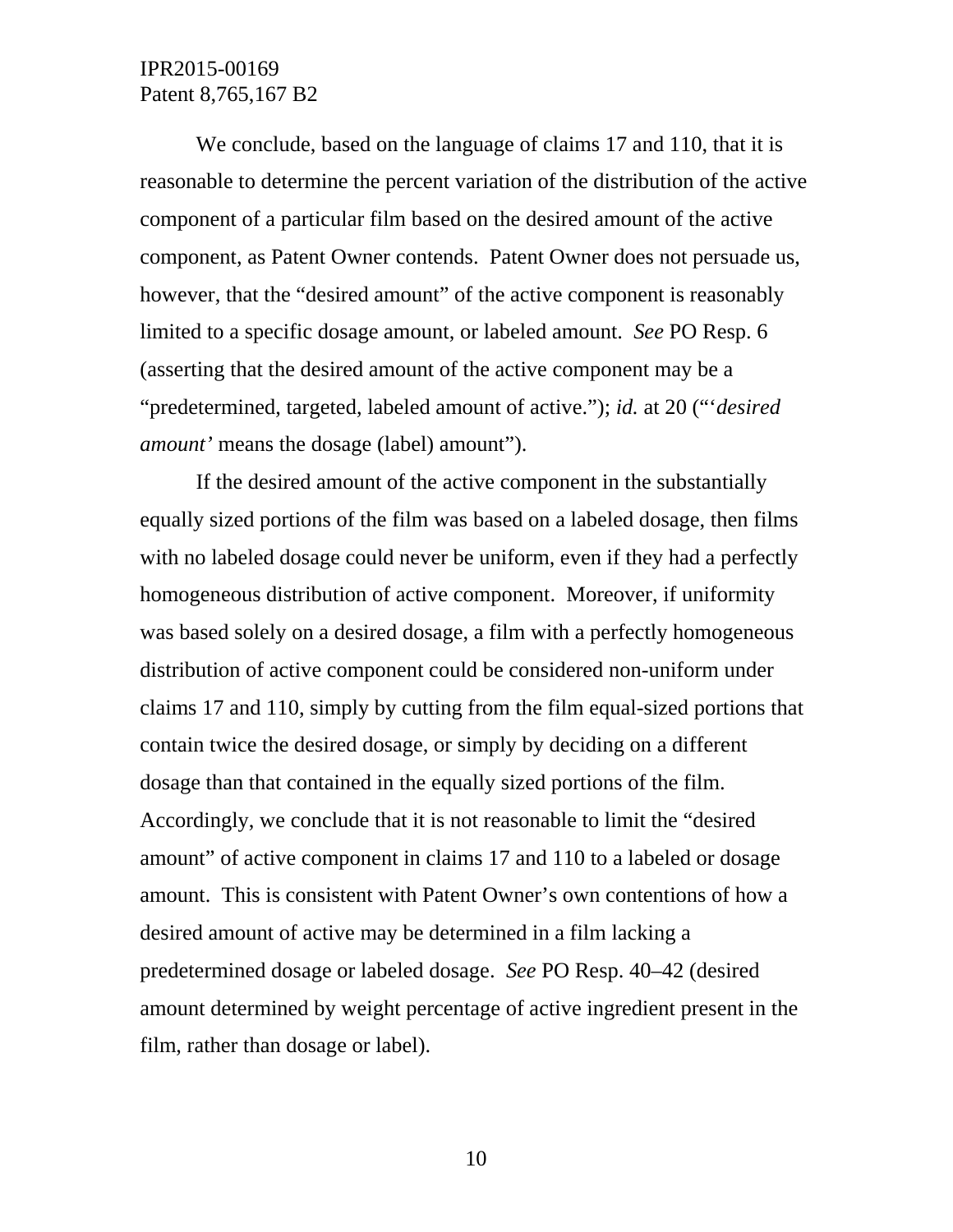$\overline{a}$ 

In sum, we conclude that the claims encompass a film having a structure which would result from a controlled drying process which forms a viscoelastic matrix within a few minutes of the drying process to lock-in the active component within the matrix, the film having a substantially uniform distribution of the active component, as measured by substantially equally sized individual unit doses which do not vary by more than 10% of the desired amount of the active component.

- *B. Obviousness—Chen and Tapolsky* 
	- *1. Chen (Ex. 1002)*

Chen discloses a "dosage unit comprising a water-soluble hydrocolloid and a mucosal surface-coat-forming film, such film including an effective dose of active agent." Ex. 1002, Abstract. Chen explains that the hydrocolloid "includes a polymer selected from the group consisting of a natural, semi-natural and synthetic biopolymer being exemplified by a polysaccharide and a polypeptide." *Id.* at 4:1–3.

Chen discloses that, "[i]n addition to hydrocolloids and the active agents, the films may contain any or all of the following ingredients: emulsifying agents, solubilizing agents, wetting agents, taste modifying agents, plasticizers, active agents, water soluble inert fillers, preservatives, buffering agents, coloring agents, and stabilizers." *Id.* at 15:4–7.

Example 1 of Chen describes preparation of a film that contains, among other ingredients, peppermint, hydroxypropyl methylcellulose ("Methocel E5"), aspartame, citric acid, and "Cremphor EL40," a surfactant.<sup>4</sup> *Id.* at 18:1–17. Chen describes the process of making the film

<sup>&</sup>lt;sup>4</sup> As Petitioner contends (Pet. 21), the '167 patent identifies "Cremophor® EL" as a surfactant that is "commercially available from BASF." Ex. 1001,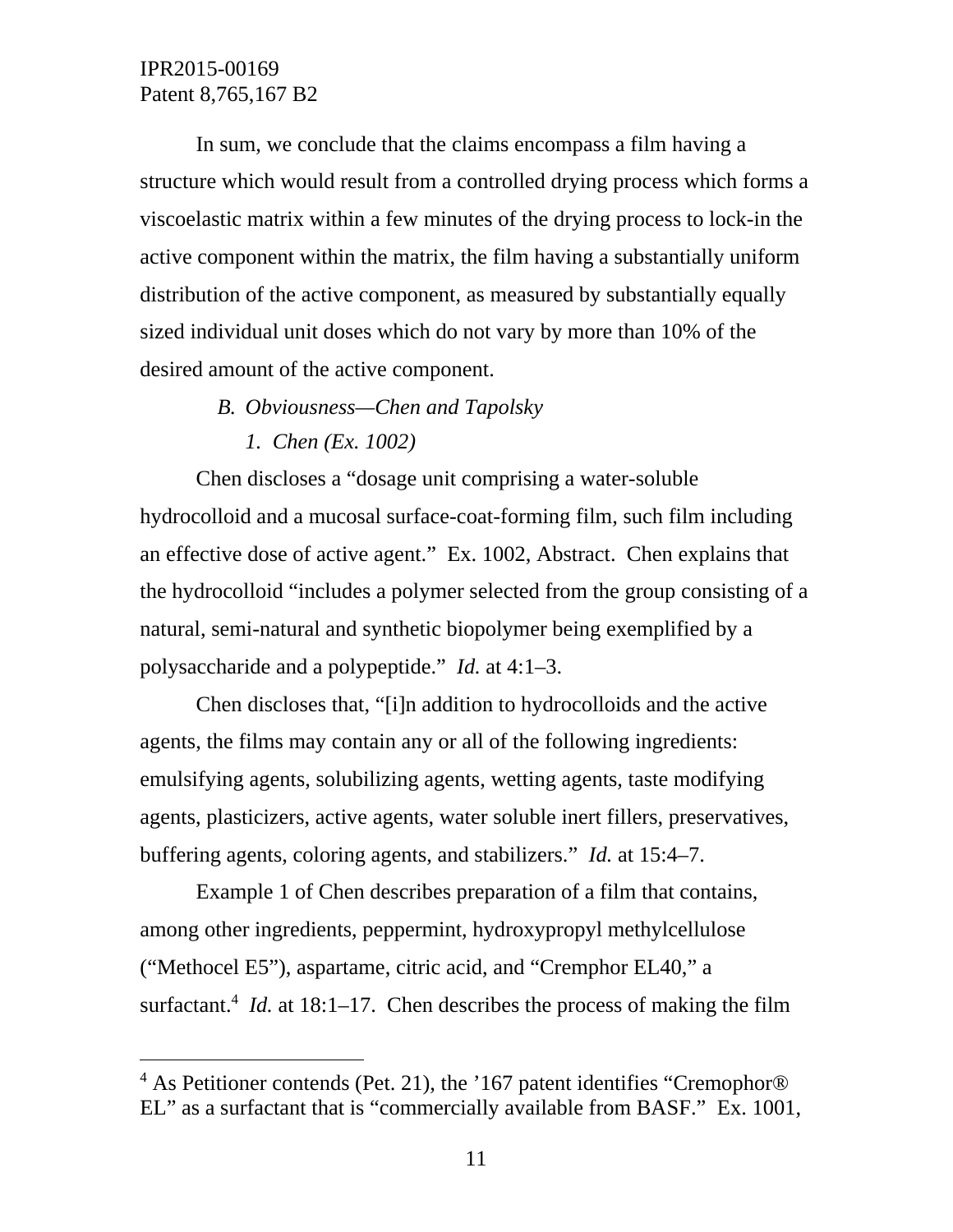as follows:

According to Examples 1-8, the hydrocolloid was dissolved in water under agitated mixing to form a uniform and viscous solution. Additional ingredients were then added sequentially to the viscous solution such as peppermint, aspartame, propyl glycol, benzoic acid and citric acid under agitated mixing until they were uniformly dispersed or dissolved in the hydrocolloid. The resultant mixture was degassed in a vacuum chamber until trapped air bubbles were removed. The viscosity, pH and specific gravity were measured. The formulation was then coated on the non-siliconized side of a polyester film at a wet thickness of 10 mil and dried in a hot air circulating oven at 50°C for 9 minutes. A glossy, substantially transparent, stand alone, self-supporting, non-tacky and flexible film was obtained after drying. The dry film was cut into different shapes for measurement of dry tack, wet tack, tensile strength modulus, elongation, tear resistance, residual water content, disintegration and dissolution. The dosage form was 25-250 mg in various shapes, sizes, and thickness.

*Id.* at 17. As to Example 1, Chen also discloses the following:

The films were prepared as follows: a homogeneous mixture of ingredients was prepared in a coating solution in the amounts indicated in Table 1. The amounts are given as percentage weight of coating solution. The mixture was degassed in a vacuum chamber and coated on the non-siliconized side of a polyester film and dried in a hot air circulating oven to form a self supporting non-tacky and flexible film. The film was then cut into dosage units ready for packaging.

*Id.*

-

As to the weight of the films prepared in Example 1, Chen discloses a mean value of 0.028 "g/dosage film" with a "±SD (n)" of "0.001 (4)." *Id.* at 20 (Table 4).

 $22:60-61$ .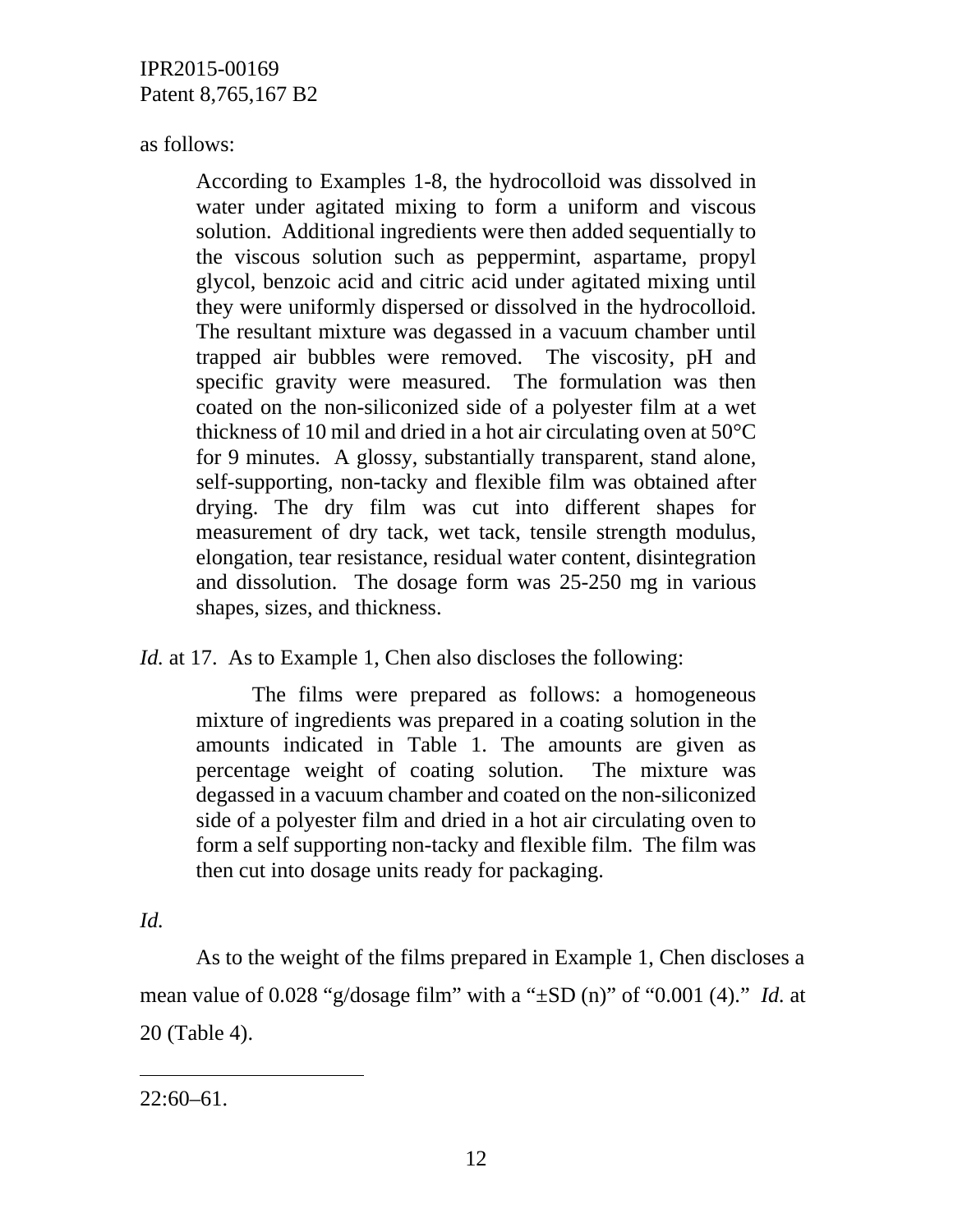Example 7 of Chen describes preparation of a film that contains, among other ingredients, oxybutynin, peppermint, hydroxypropyl methylcellulose (HPMC), aspartame, citric acid, and Cremphor EL40. *Id.* at 20:17–21:17.

### *2. Tapolsky (Ex. 1003)*

Tapolsky discloses a device "for application of a pharmaceutical to mucosal surfaces. The device comprises an adhesive layer and a nonadhesive backing layer, and the pharmaceutical may be provided in either or both layers. Upon application, the device adheres to the mucosal surface, providing localized drug delivery and protection to the treatment site." Ex. 1003, Abstract.

Tapolsky discloses that the adhesive layer may contain at least one "film-forming water-erodable polymer (the 'film-forming polymer') and at least one pharmacologically acceptable polymer known for its bioadhesive capabilities (the 'bioadhesive polymer')." *Id*. at 10:14–17. Tapolsky discloses that the non-adhesive backing layer "may comprise a watererodable, film-forming pharmaceutically acceptable polymer such as hydroxyethyl cellulose, hydroxypropyl cellulose, hydroxypropylmethyl cellulose, [and] hydroxyethylmethyl cellulose," among others. *Id.* at 12:5–8.

In Example 37, Tapolsky describes the preparation of a four-layered film composed of two non-adhesive backing layers, onto which were coated two bioadhesive layers that contained albuterol sulfate as the active agent. *Id.* at 37:3–25. The first bioadhesive layer was coated directly on top of the two-layered backing film and dried at 60° C for 8 minutes. *Id.* at 37:19–21. The second bioadhesive layer was coated directly onto the first bioadhesive layer and dried at 60° C for 20 minutes. *Id.* at 37:21–22.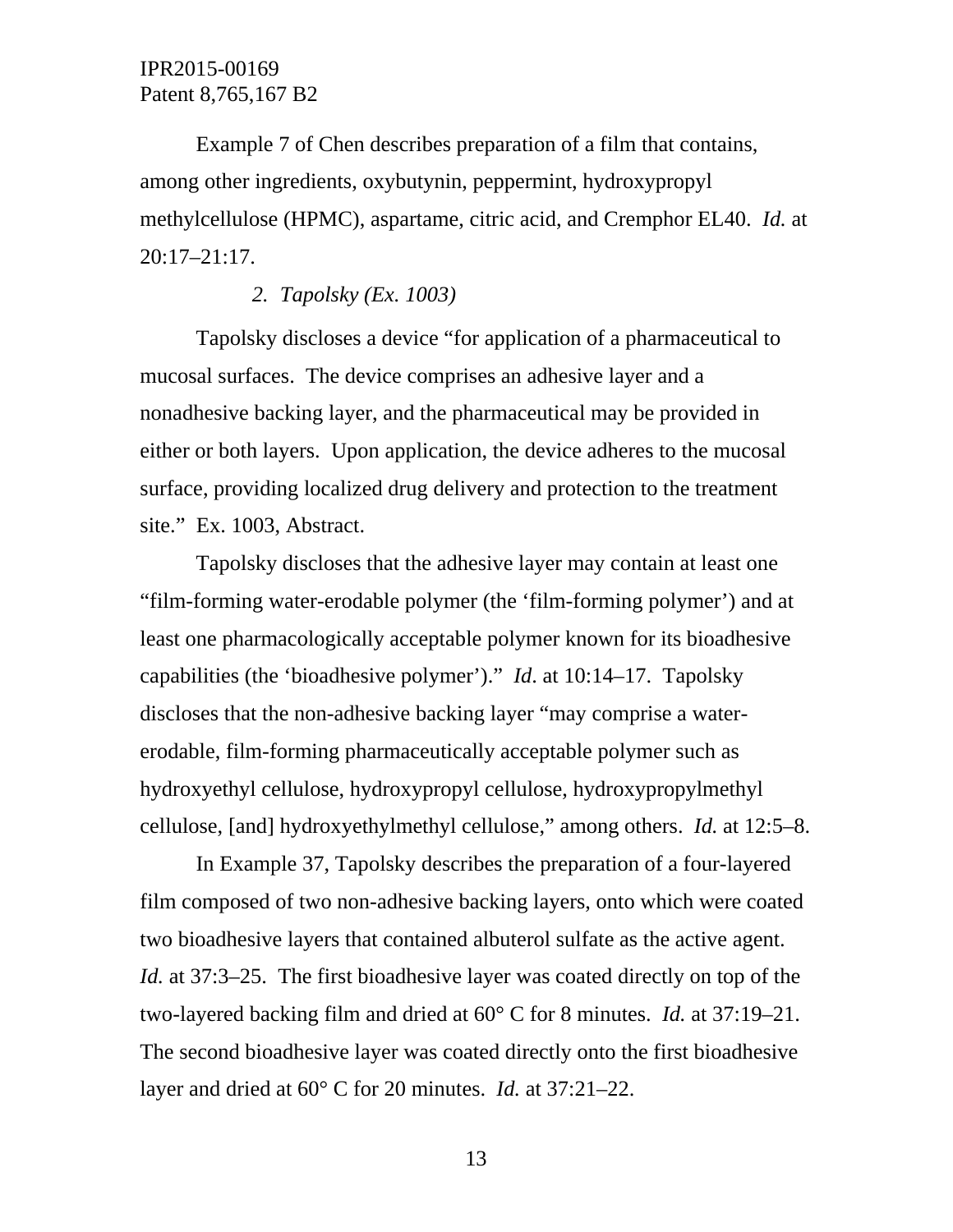#### *3. Analysis*

*a. Introduction* 

Petitioner contends that Chen describes multi-layer active componentcontaining films that have all of the ingredients and functional properties required by the challenged claims. Pet. 43–59. Petitioner concedes, however, that "Chen's disclosure of the application of a controlled drying process to a multi-layer film is limited." *Id.* at 44.

Petitioner contends, nonetheless, that because multi-layer films had been successfully made in the prior art, an ordinary artisan "would have been motivated to combine existing knowledge of polymer-based, multilayer film, such as disclosed in Tapolsky, with Chen's teaching of polymerbased film to create multi-layer, polymer-based film for oral delivery of a desired amount of active." *Id.* In particular, Petitioner contends that an ordinary artisan "would have been motivated to combine the second film layer of Chen with the backing film of Tapolsky's Example 37, for example, to adjust or reduce adhesion on one surface of Chen's oral film." *Id.* at 58.

Petitioner advances several rationales to explain why the active component in Chen's film compositions is distributed in accordance with the substantial uniformity requirement of claims 17 and 110. Initially, Petitioner contends that we should adopt the Board's previous finding, in a decision on appeal in an *inter partes* reexamination of a different patent in the same family as the '167 patent, involving the same parties as here (Ex. 1027 ("the '588 decision")), that Chen meets the uniformity requirement. Pet. 56 (incorporating by reference "[s]ubsection 3 of Ground 2"). In particular, Petitioner contends that Patent Owner is collaterally estopped from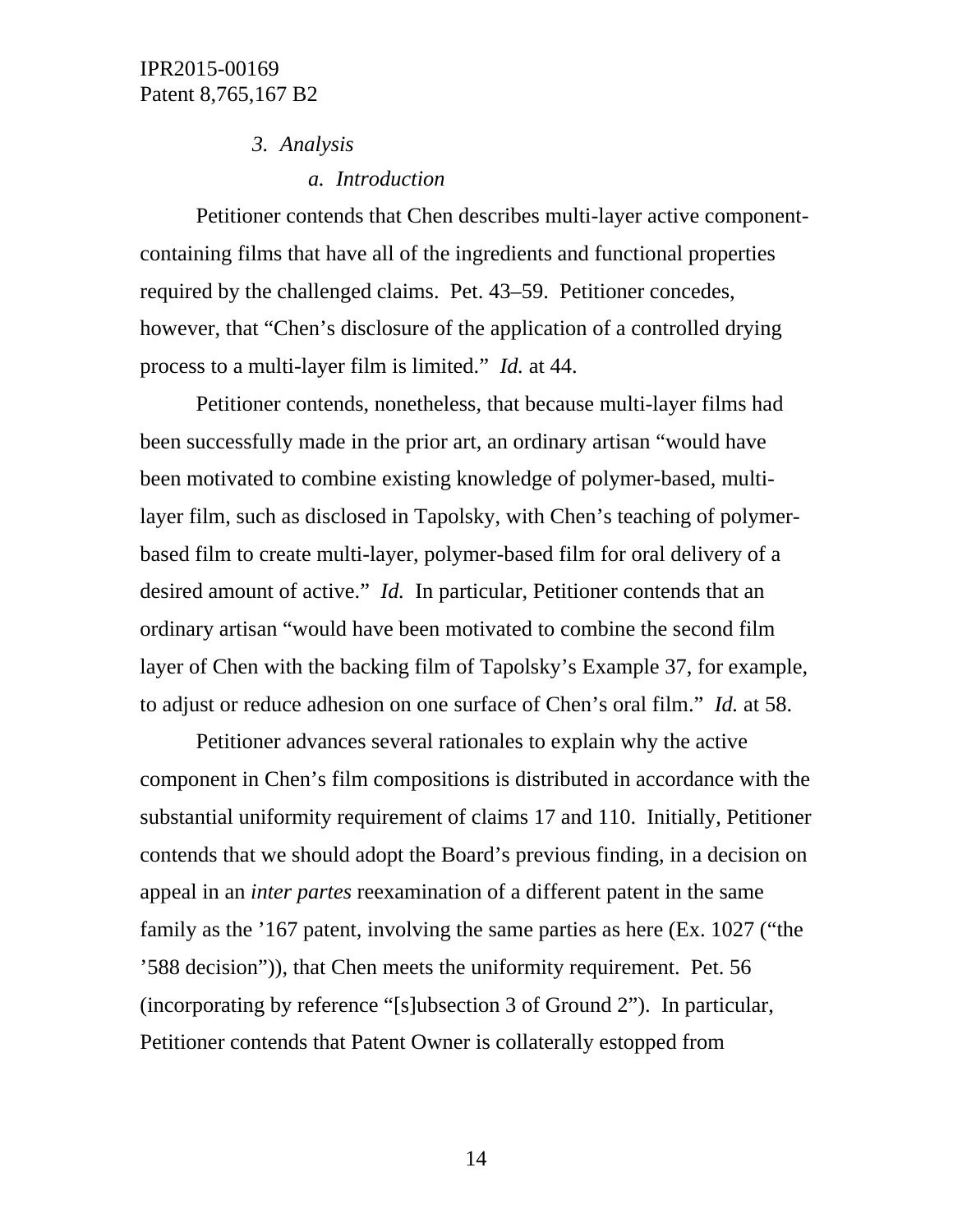contesting the Board's prior finding that Chen inherently meets the claimed uniformity requirement.Pet. 36–39 (subsections 3 and 4 of Ground 2).

Petitioner contends also that the visual inspection and consistent dosage unit weight described in Chen (Ex. 1002, 17:15–16, 20:3), as well as the homogeneity of the starting solution (*id.* at 15:19–25, 17:6–12), establish that Chen's films meet the substantially uniform active agent distribution requirement of claims 17 and 110. Pet. 56–57.

Patent Owner does not allege specific error in Petitioner's contention that an ordinary artisan would have considered it obvious to combine the second layer of Chen's film with the backing film of Tapolsky's Example 37, so as to adjust or reduce adhesion on one surface of Chen's film. *See* PO Resp. 21–54. Rather, Patent Owner contends that Petitioner, for a number of reasons, has not shown that Chen's film compositions include an active component distributed substantially uniformly throughout the film in the manner required by claim 17 and 110. *See id.*

Having considered the parties' arguments and supporting evidence, we find, for the reasons that follow, that Petitioner has not shown by a preponderance of the evidence that the film compositions described in Chen meet the requirement in claims 17 and 110 of a substantially uniform distribution of the active component, measured by substantially equally sized individual unit doses which do not vary by more than 10% of the desired amount of the active component.

#### *a. Collateral Estoppel*

As an initial matter, Petitioner does not persuade us that collateral estoppel applies in this instance. As Petitioner contends (Pet. 37–39), under the doctrine of collateral estoppel, also known as issue preclusion, a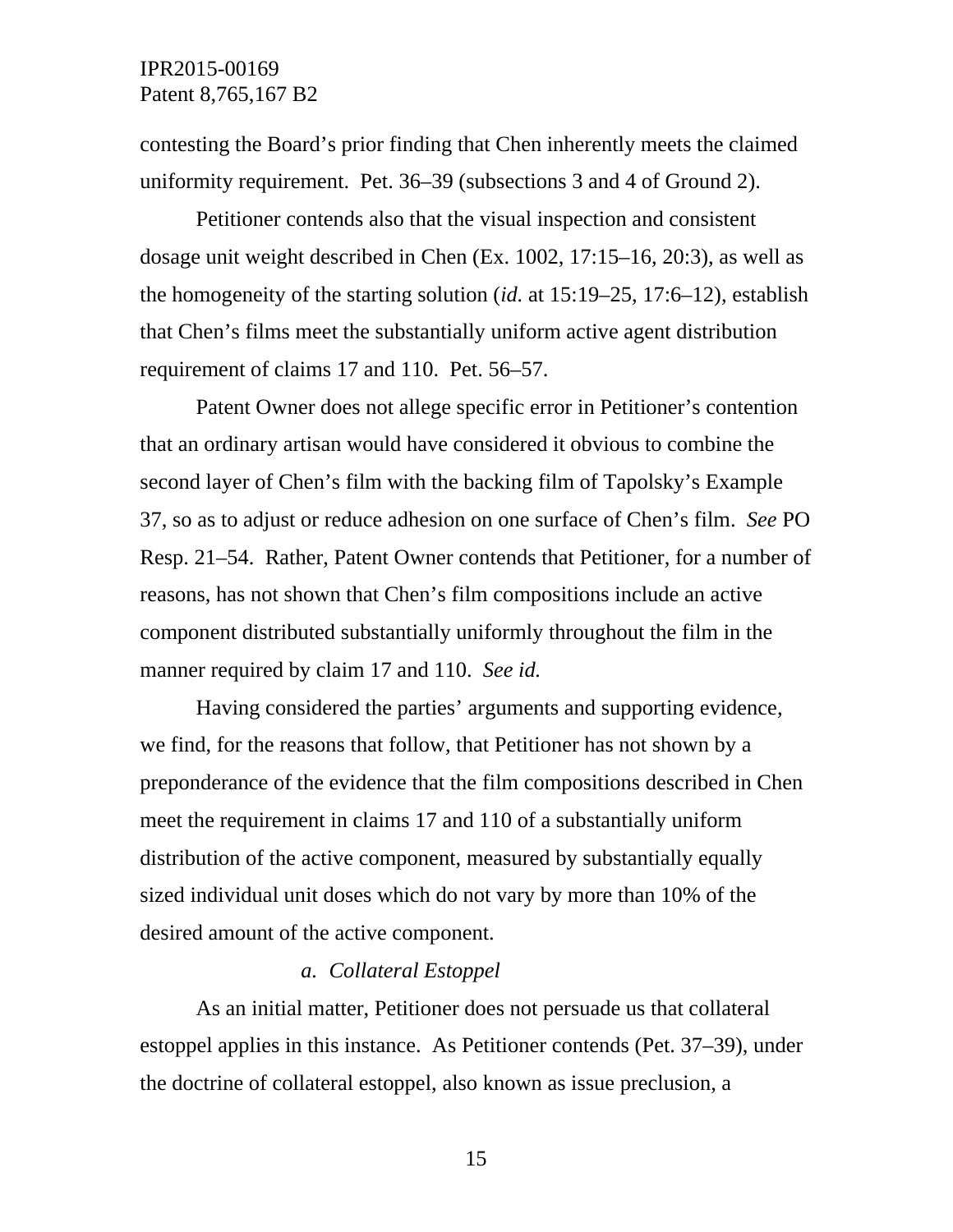judgment on the merits in a first proceeding precludes relitigation in a second proceeding "of issues actually litigated and determined in the first [proceeding]." *In re Freeman*, 30 F.3d 1459, 1465 (Fed. Cir. 1994). In *Freeman*, the court explained that the rationale underlying issue preclusion is that "a party who has litigated an issue and lost should be bound by that decision and cannot demand that the issue be decided over again." *Id.* The court set out the requirements of the doctrine as follows:

Issue preclusion is appropriate only if: (1) the issue is identical to one decided in the first action; (2) the issue was actually litigated in the first action; (3) resolution of the issue was essential to a final judgment in the first action; and (4) [the party against whom issue preclusion is asserted] had a full and fair opportunity to litigate the issue in the first action.

*Id.* 

The court noted however, that because issue preclusion "is premised on principles of fairness . . . a court is not without some discretion to decide whether a particular case is appropriate for application of the doctrine." *Id.* at 1467 (citations omitted). Thus, "under certain circumstances, where all of the requirements of issue preclusion have been met, the doctrine will not be applied. Preclusion will not be effected when the quality or effectiveness of the procedures followed in the two suits differ." *Id.* In that vein, the court noted that issue preclusion may be inappropriate when the "forum in the second action affords the party against whom preclusion is asserted procedural opportunities in the presentation and determination of the issues that were not available in the first action and could likely result in the issue being differently determined." *Id.* at 1468 (citing Restatement (Second) of Judgments § 29 (1980)).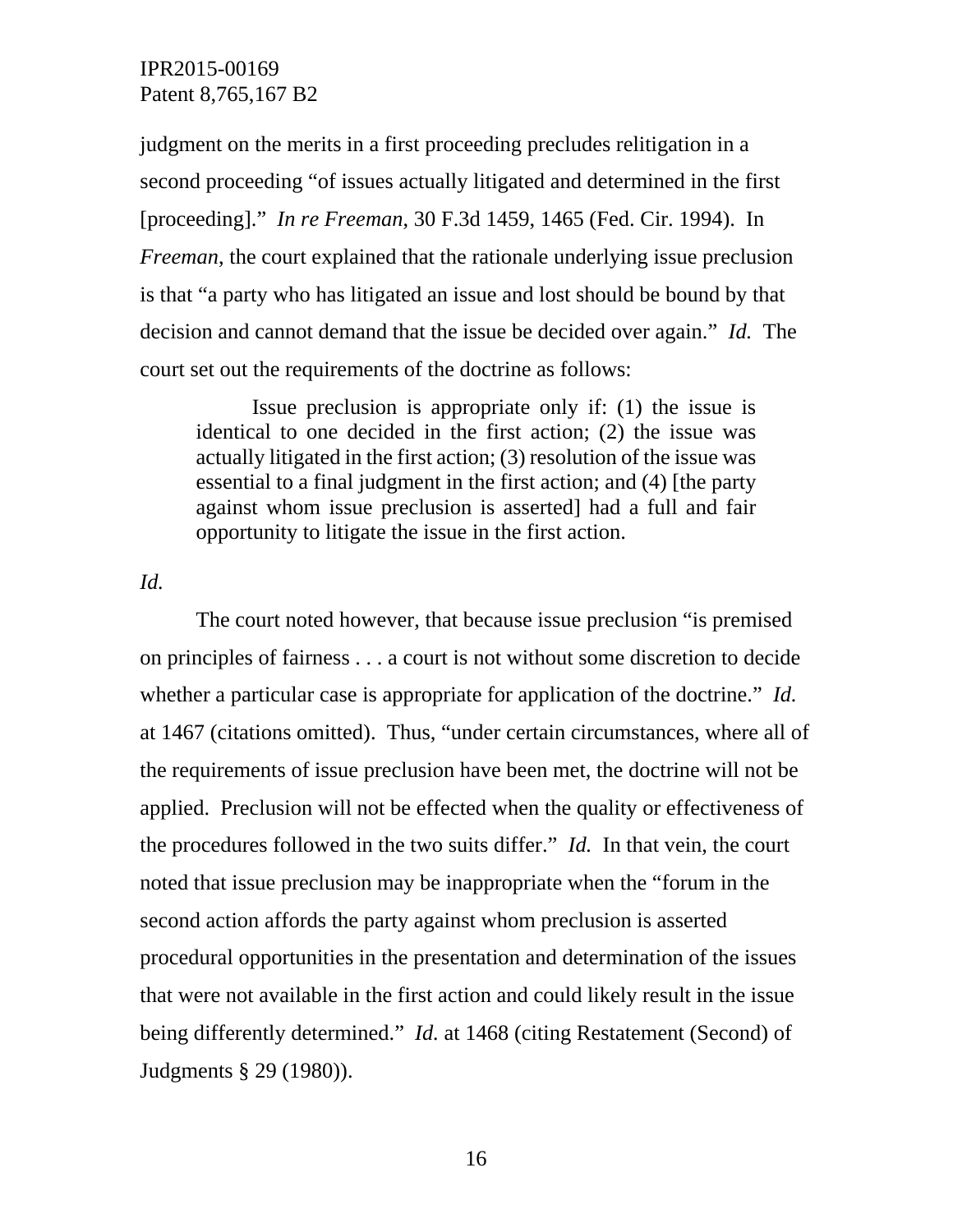We find that the instant *inter partes* review under the AIA offers a significant procedural opportunity to the parties that was not available in the prior *inter partes* reexamination proceeding of the '588 patent cited by Petitioner. Specifically, *inter partes* reexamination proceedings are conducted essentially by the same procedure as routine examination of patent applications. 37 C.F.R. § 1.937(b). Although normal examination procedure allows for submission of evidence in affidavit form (37 C.F.R. §§ 1.131, 1.132), the rules for *inter partes* reexaminations do not provide for cross-examination of those affiants. *See* 37 C.F.R. §§ 1.902–1.997.

In contrast, in the instant proceeding, witnesses presenting direct testimony by affidavit are subject to cross-examination via deposition. 37 C.F.R. § 42.53. Indeed, as seen herein, the testimony on cross-examination of one of Petitioner's witnesses uncovered facts significant to our evaluation of the disclosure of the Chen reference, resulting in a determination on that issue different from the prior '588 reexamination appeal decision cited by Petitioner. Thus, the availability of cross-examination of witnesses in this *inter partes* review under the AIA is a significant procedural opportunity for Patent Owner which is not present in the prior *inter partes* reexamination proceeding, and that procedural distinction indeed could likely yield a result different from that in the prior *inter partes* reexamination.

We also find that the instant situation does not meet the requirements for applying issue preclusion, because resolution of the issue in this case was not essential to the final judgment in the '588 decision. As to that requirement, in *Freeman* the court noted that "statements regarding the scope of patent claims made in a former adjudication should be narrowly construed." *In re Freeman*, 30 F.3d at 1466.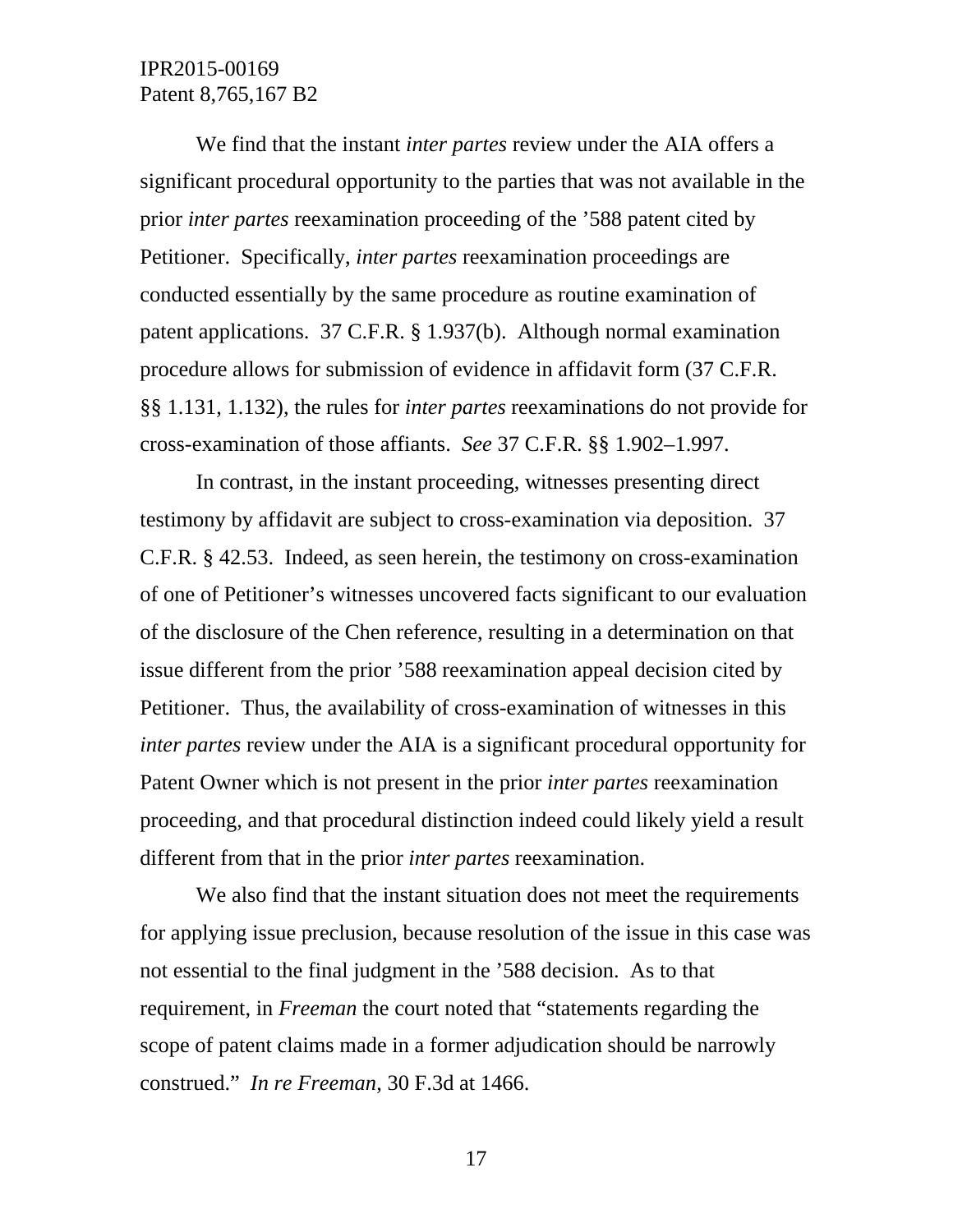-

With that in mind, we note again that the limitation at issue in claims 17 and 110 of the '167 patent states that the substantially uniform distribution "is measured by substantially equal sized individual unit doses which do not vary by more than 10% of said desired amount of said active component." Ex. 1001, 43:66–44:2 (claim 17), 48:27–29 (claim 110). In the prior '588 decision, because Patent Owner had not argued any claims separately, the Board resolved the issue of whether Chen met the uniformity requirement based on claim 1 of the '588 patent. Ex. 1027, 12 (the '588 decision).<sup>5</sup> In contrast to the language at issue here, claim 1 of the '588 patent, as amended, required only "substantially uniform content of therapeutic active composition per unit of film." Ex. 1027, 4. Thus, the '588 decision did not resolve the issue of whether Chen met the substantial uniformity requirement based on the claim language at issue in this proceeding.

We acknowledge the statement in the '588 decision that, as to claim 3 of the '588 patent, the "weight deviation" described in Example 1 of Chen "is well within the less than 10% variation of active content per film unit requirement of claim 3" of the '588 patent. Ex. 1027, 19. As noted immediately above, however, the '588 decision resolved the uniformity issue based on claim 1 of the '588 patent, not on claim 3, which depends from claim 1.

Moreover, unlike claims 17 and 110 of the '167 patent, claim 3 of the '588 patent does not require the substantial uniformity to be based on substantially equal sized unit doses derived from a single film. Instead,

<sup>&</sup>lt;sup>5</sup> In citing to the '588 decision we cite to the original page numbers of the decision, not the pages numbers entered by Petitioner as part Exhibit 1027.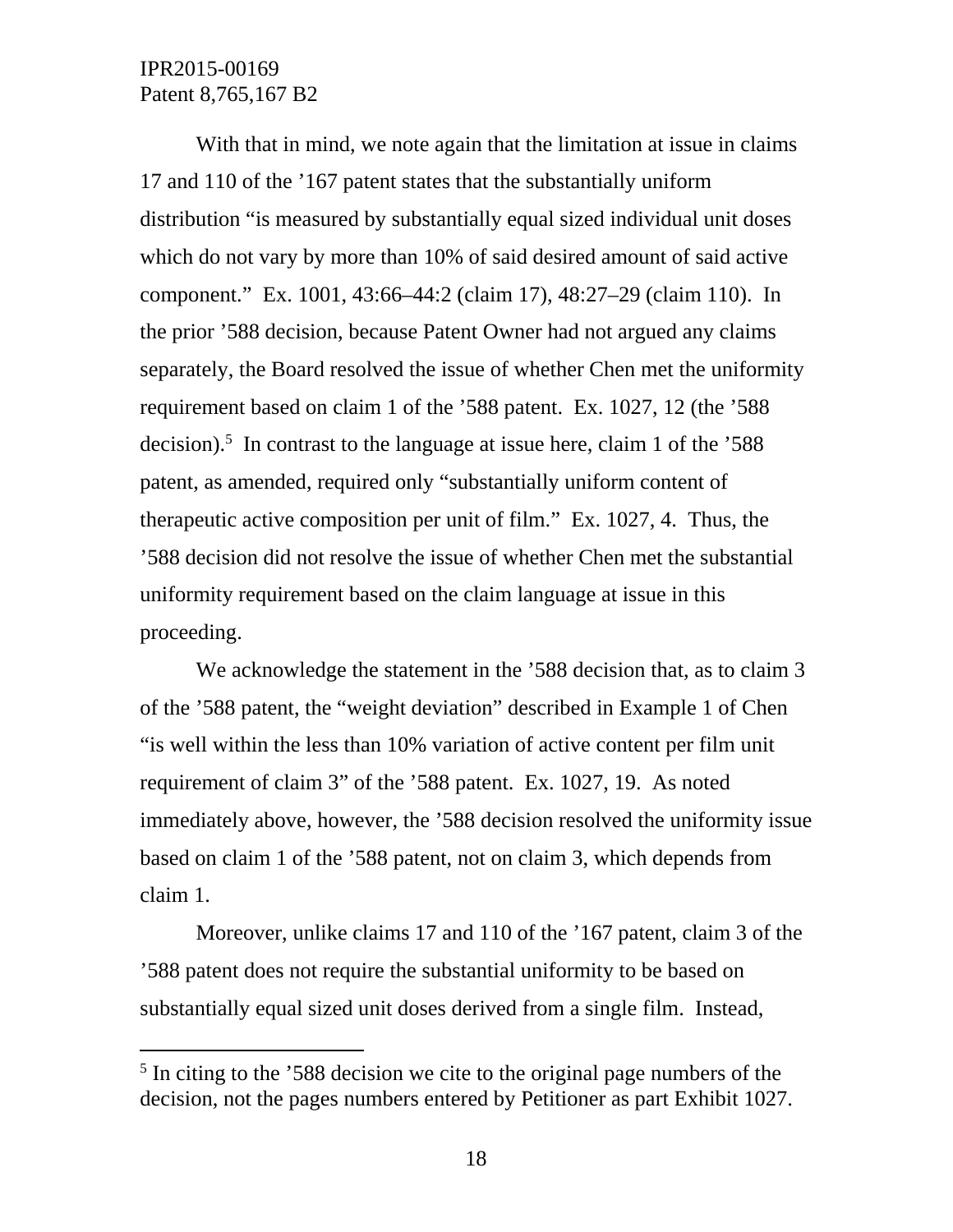claim 3 of the '588 patent recites only a "self-supporting therapeutic activecontaining film [which] has a variation of active content of less than 10% per film unit." Ex. 1026, 40:7–9. Rather than claim 3 of the '588 patent, the claim language closest to claims 17 and 110 of the '167 patent appears in claim 93 of the '588 patent. Ex 1026, 44:7–10. Specifically, claim 93 of the '588 patent recites "[t]he method of claim 1, further comprising forming a plurality of individual dosage units of substantially the same size, wherein the active content of individual dosage units has a variance of no more than 10%." *Id.* 

Claims 3 and 93 of the '588 patent are presumed to not have the same scope. *See Kraft Foods Inc. v. Int'l Trading Co.*, 203 F.3d 1362, 1366 (Fed. Cir. 2000) ("Under the doctrine of claim differentiation, two claims of a patent are presumptively of different scope."). Thus, even assuming that the '588 decision made findings as to claim 3 of the '588 patent, because claims 3 and 93 of the '588 patent do not have the same scope, it is apparent that the '588 decision did not resolve the issue of whether Chen met the substantial uniformity requirement at issue in this proceeding.

Petitioner contends that two additional Board decisions on appeals in *inter partes* reexaminations, involving the same parties as here, also found that Chen's films meet the same substantial uniformity requirement as that recited in claim 1 of the '167 patent. Pet. Reply 3 (citing Ex. 1056 ("the '080 decision") and Ex. 1057 ("the '337 decision")). As noted above, however, because of the procedural differences between *inter partes* reexaminations and *inter partes* review under the AIA, we are not persuaded that the Board's decision in the cited *inter partes* reexamination appeals, on the issue of whether Chen meets the substantial uniformity requirement,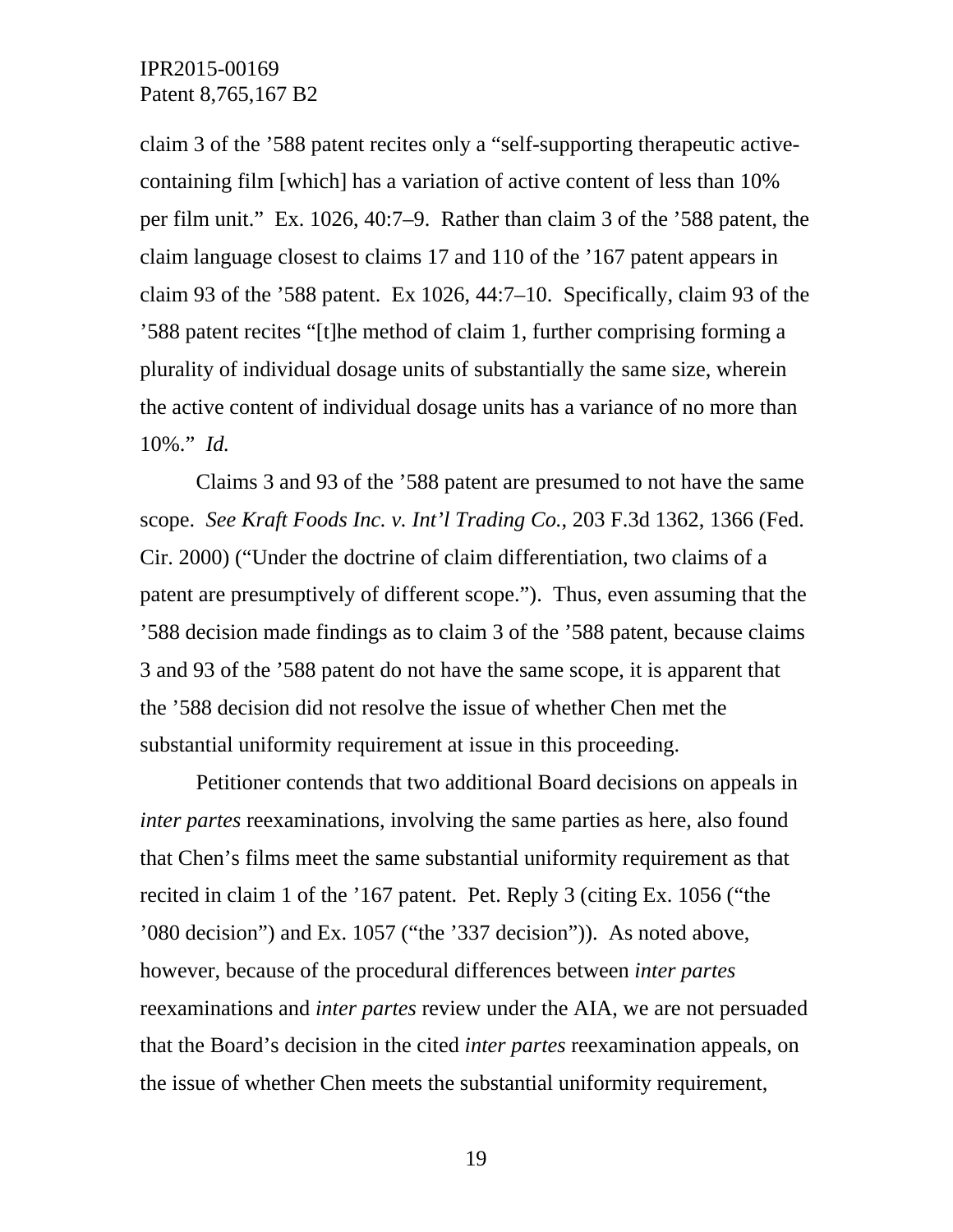-

precludes consideration of that issue in the instant *inter partes* review under the AIA.

We note, moreover, that the '080 decision states expressly that "no portion of the decision is final for purposes of judicial review." Ex. 1056, 44. We note also that a decision on rehearing in the '337 reexamination issued on January 27, 2016. *See* Reexamination Control 95/002,171. Accordingly, because the time for appeal has not expired, the Board's '337 decision, like the Board's '080 decision, is not final, and collateral estoppel is not applicable. *See Vardon Golf Co., Inc. v. Karsten Mfg. Corp.*, 294 F.3d 1330, 1333–35 (Fed. Cir. 2002).

In sum, for the reasons discussed, Petitioner does not persuade us that the doctrine of collateral estoppel is applicable in this proceeding.

*b. Substantially Uniform Distribution—Visual Inspection* Petitioner does not persuade us that a preponderance of the evidence supports its contention that Chen inherently describes films meeting the substantial uniformity of active component distribution required by claims 17 and 110 of the '167 patent, based only on the visual appearance of the films.

Petitioner contends initially that, because Chen describes its dried composition as a "glossy, substantially transparent, stand alone, selfsupporting, non-tacky and flexible film," Chen necessarily meets the substantially uniform distribution of active component required by claims 17 and 110. Pet. 56 (citing Ex. 1002, 17:15–16 (Chen)). Petitioner explains that the '167 patent incorporates the '292 patent  $(Ex. 1035)^6$  by reference.

<sup>6</sup> Robert K. Yang et al., U.S. Patent No. 7,425,292 B2 (issued Sept. 16, 2008).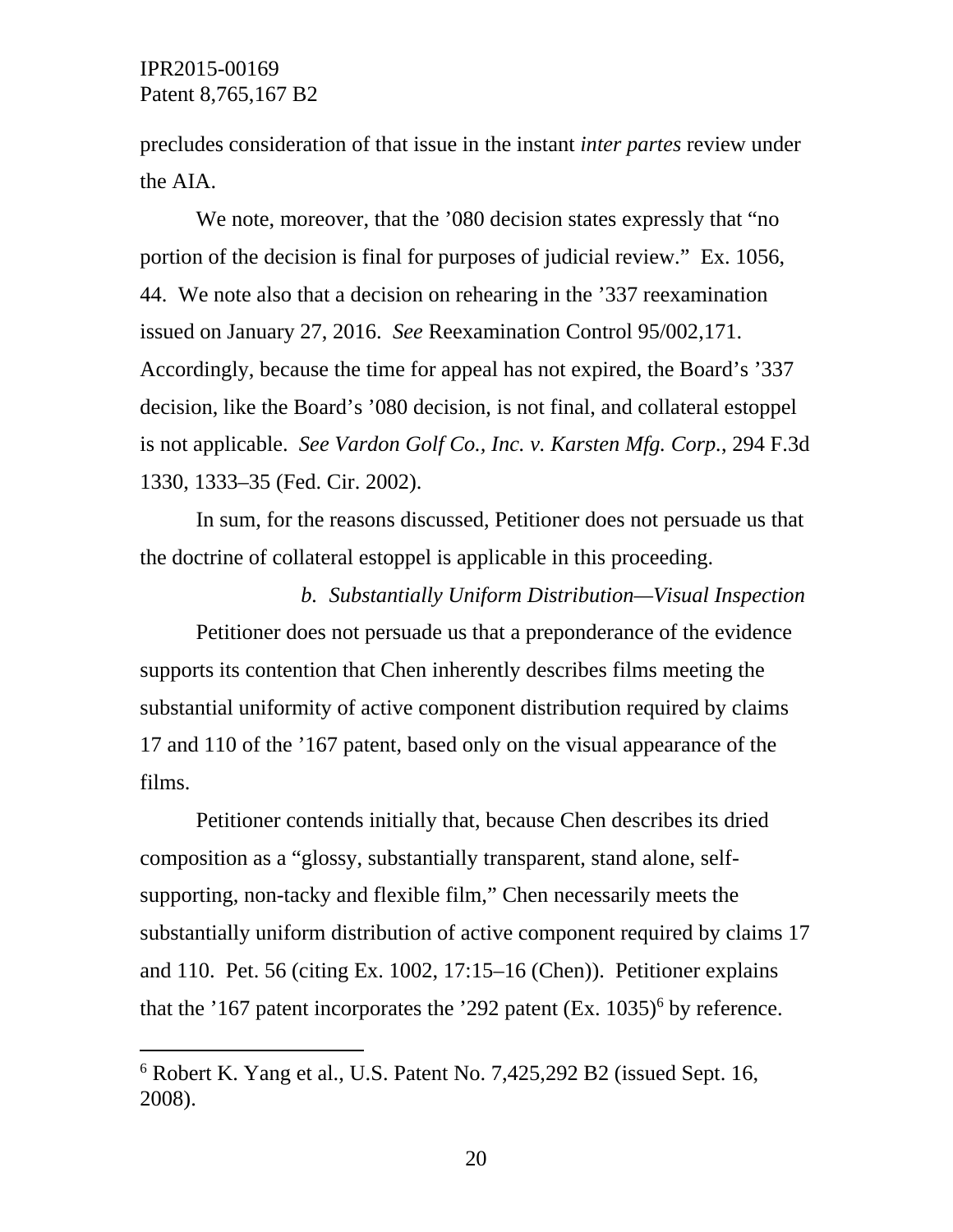Pet. 56 (citing Ex. 1001, 1:11–14). Accordingly, Petitioner reasons, because the wholly incorporated '292 patent states that uniformity of distribution of active component can be determined by visual inspection, Chen's description of the visual appearance of a uniform film lacking apparent aggregations demonstrates that Chen's film meets the uniform active component distribution required by claims 17 and 110 of the '167 patent. Pet. 56 (citing Ex. 1035, 19:56–63).

We do not find this contention persuasive. Claims 17 and 110 of the '167 patent do not recite that the substantial uniformity requirement is measured by the absence of visible aggregations of substances in the claimed film. Rather, the limitation at issue in claims 17 and 110 states that the substantially uniform distribution "is measured by substantially equal sized individual unit doses which do not vary by more than 10% of said desired amount of said active component." Ex. 1001, 43:66–44:2 (claim 17), 48:27– 29 (claim 110).

Thus, although we do not agree with Patent Owner's construction of the term "desired amount," we agree, nonetheless, with Patent Owner's argument to the extent that the language at issue in claims 17 and 110 expressly requires a determination of the actual amount of active component in the substantially equal sized individual unit doses of the film. Indeed, the '292 patent explains that the substantial uniformity limitation recited in claim 1 of the '167 patent requires actual testing of the individual dosage units of the film to determine the amount of active component in the film units:

An alternative method of determining the uniformity of the active is to cut the film into individual doses. The individual doses may then be dissolved and tested for the amount of active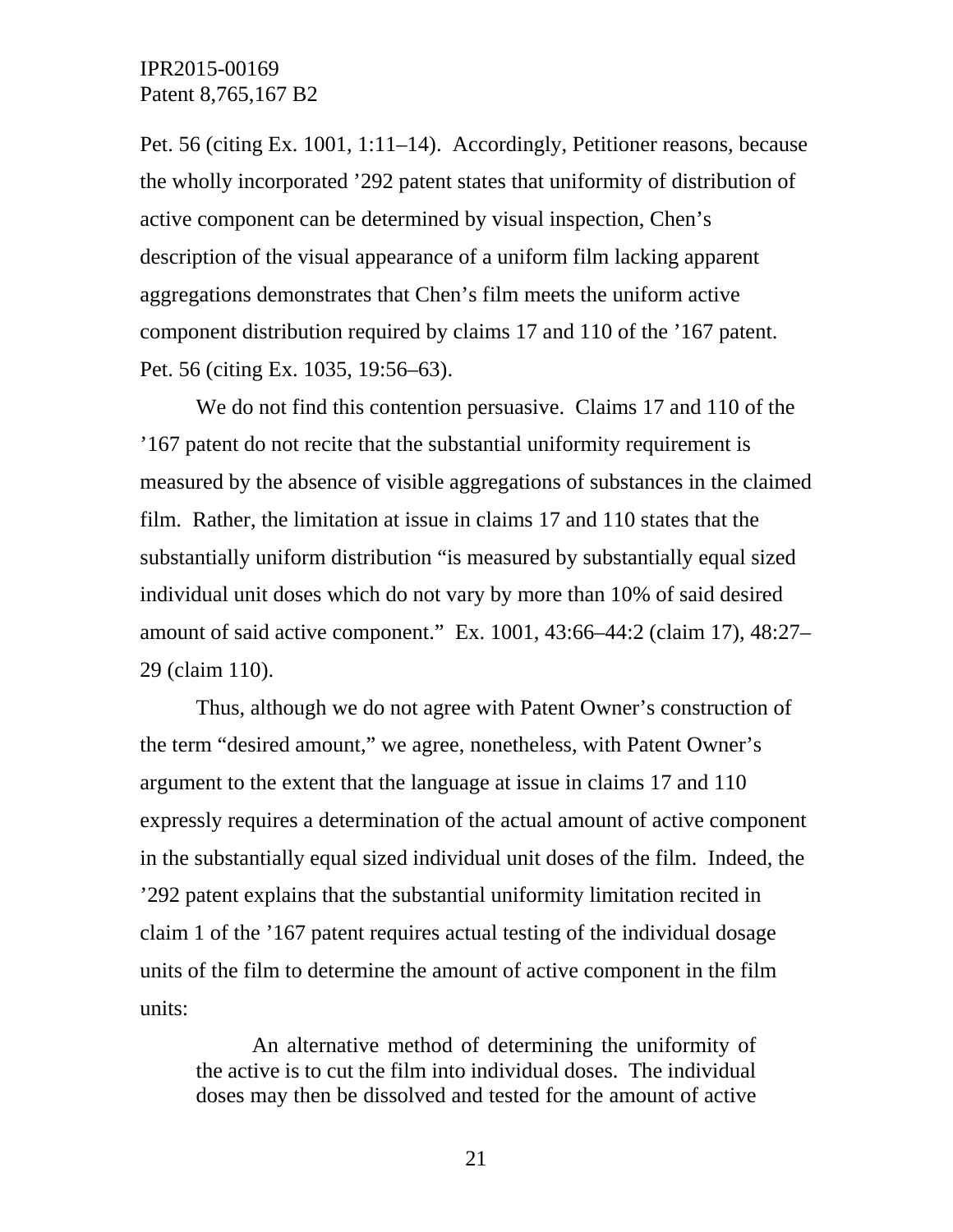in films of particular size. This demonstrates that films of substantially similar size cut from different locations on the same film contain substantially the same amount of active.

#### Ex. 1035, 20:62–67.

In contrast, the passage in the '292 patent regarding visual inspection cited by the Petitioner mentions nothing about the amount of active component in equal sized portions of the film, and does not state that one can determine the amount of an active component in a particular unit of the film solely by visual inspection:

The uniform distribution of the components within the film was apparent by examination by either the naked eye or under slight magnification. By viewing the films it was apparent that they were substantially free of aggregation, i.e., the carrier and the actives remained substantially in place and did not move substantially from one portion of the film to another. Therefore, there was substantially no disparity among the amount of active found in any portion of the film.

#### *Id.* at 19:56–63.

Because visual inspection is not the measure of uniformity recited in claims 17 and 110 of the '167 patent, Petitioner does not persuade us that it is reasonable to construe the uniformity limitation at issue in those claims as being met by a visual evaluation, based on the '292 patent's disclosure that substantial uniformity (as opposed to the claimed uniformity of distribution with a variation of no more than 10%) can be verified visually. We acknowledge that the passage cited above in column 20 of the '292 patent describes actual testing of the amount of active component as an "alternative" method of verifying substantial uniformity. Ex. 1035, 20:62. Petitioner does not persuade us, however, that it is reasonable to construe the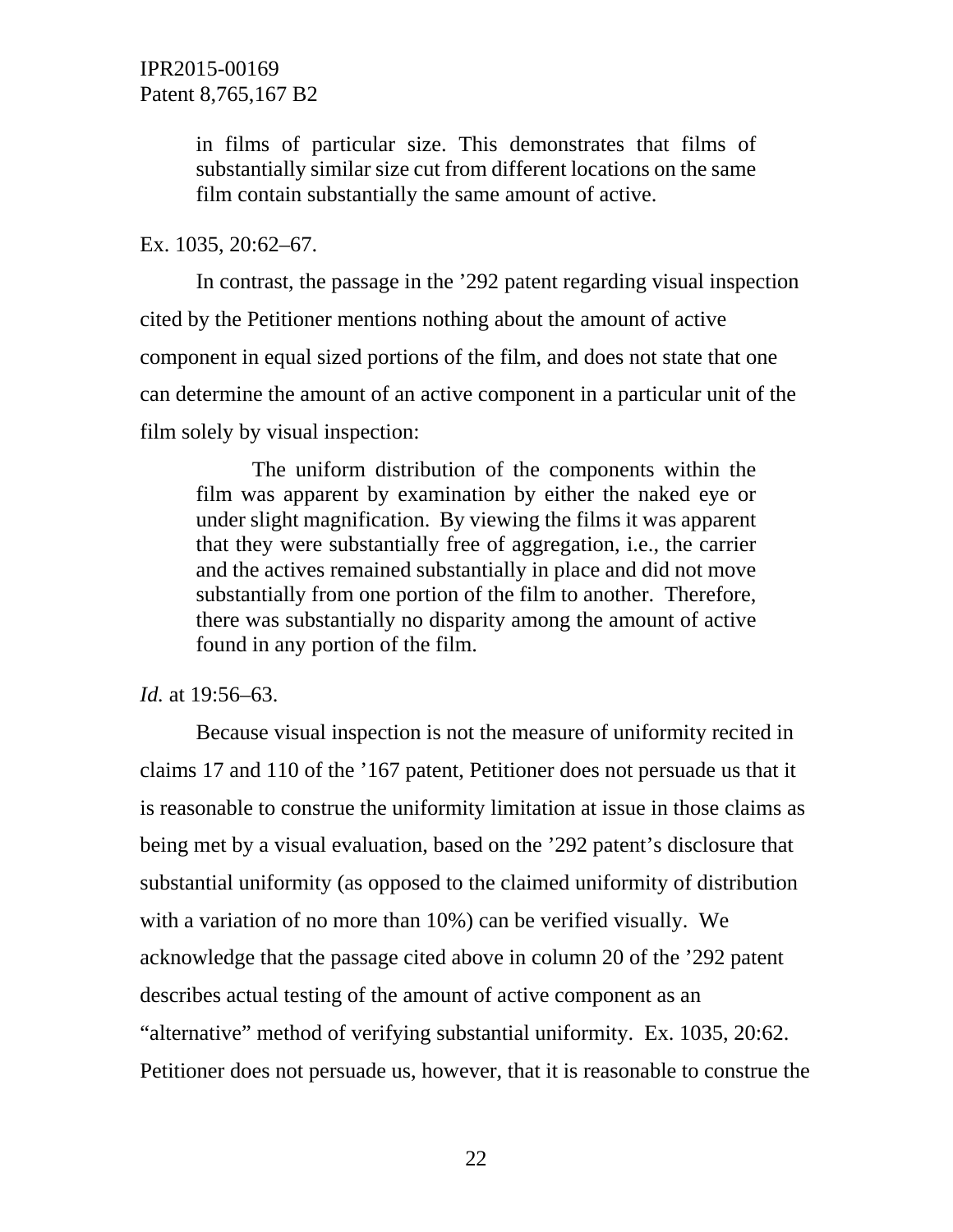measure of uniformity in claims 17 and 110 of the '167 patent, which requires a determination of the amount of active component in equal size dosage units, as being met by a method (simple visual inspection) which no evidence has shown is capable of quantifying the active component amount.

> *c. Substantially Uniform Distribution—Consistent Dosage Unit Weight (Chen's Example 1)*

Petitioner also does not persuade us that the disclosure in Example 1 of Chen, of a film weight of 0.028 "g/dosage film" with a "±SD (n)" of "0.001 (4)," inherently meets the substantially uniform distribution of active component recited in claims 17 and 110 of the '167 patent. Pet. 56 (citing Ex. 1002, 20 (Table 4)).

Petitioner bases this contention on the first set of examples in the '292 patent (Examples A through I), in which the '292 patent weighed identically sized portions cut from the prepared films, and found the dosage weight of the portions consistently to be 0.04 grams. Pet. 56 (citing Ex. 1035, 20:53– 62); Reply 11. Thus, Petitioner contends, the '292 patent, which is incorporated by reference into the '167 patent, determines substantial uniformity based on consistency in weight of same-sized portions cut from the film. Pet. 56; Reply 11. Accordingly, Petitioner contends, because Chen's Example 1 reports a consistent weight of "0.028  $\pm$ 0.001 g/dosage film," the film of Chen's Example 1 meets the claimed substantial uniformity requirement to the extent required by the '167 patent. Pet. 56; *see also* Reply 11–12 (noting the Board's previous findings as to the allegedly consistent weight of the films of Chen's Example 1 in the '588, '080, and '337 reexam appeal decisions discussed above).

We do not find Petitioner's contentions persuasive. Consistent dosage unit weight is not the uniformity standard recited in claims 17 and 110 of the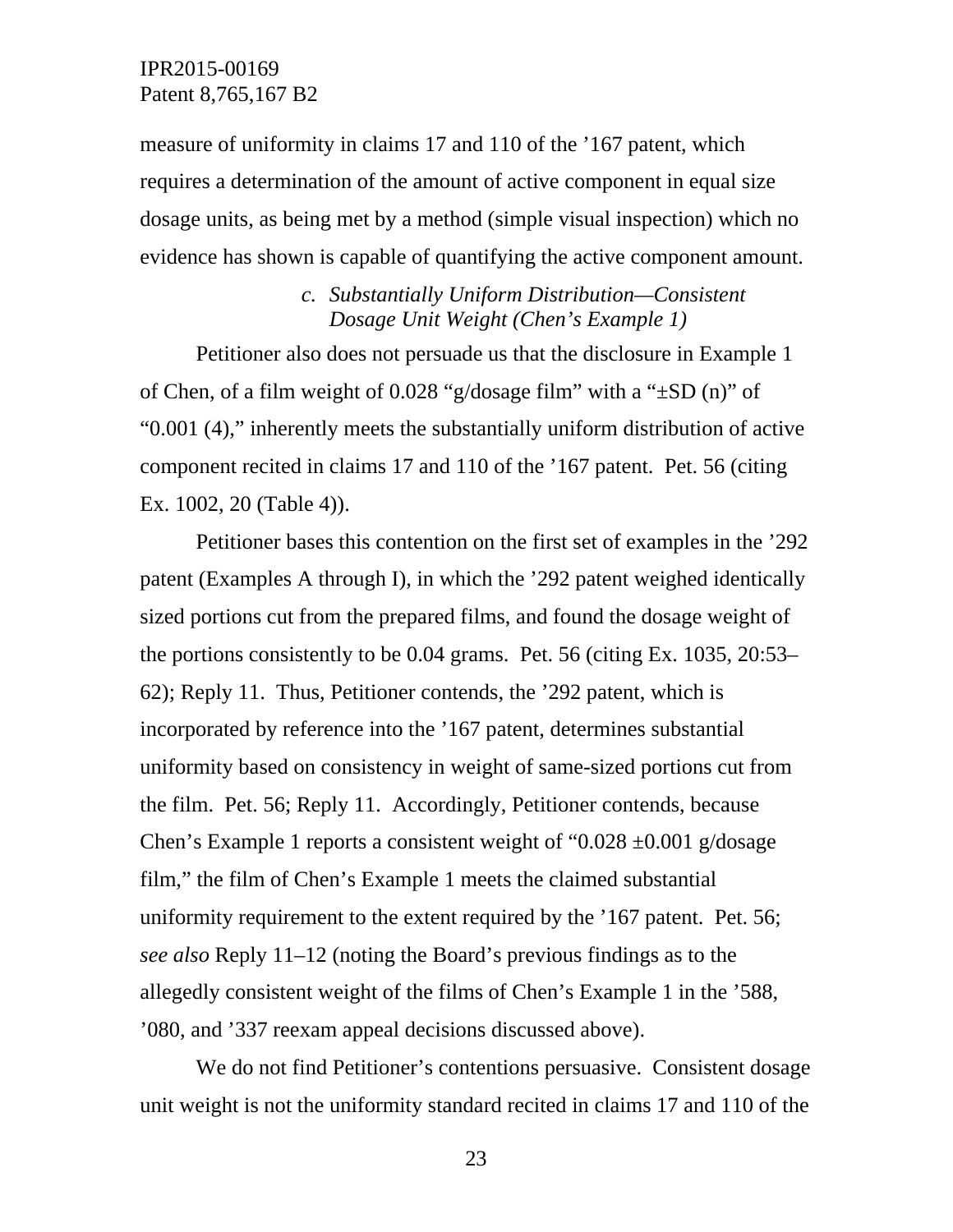-

'167 patent. Rather, claims 17 and 110 expressly require a determination of the amount of active component. Ex. 1001, 43:66–44:2 (claim 17), 48:27– 29 (claim 110) (the substantially uniform distribution "is measured by substantially equally sized individual unit doses which do not vary by more than 10% of said desired amount of said active component").

Moreover, by construing the uniformity requirement of claims 17 and 110 of the '167 patent as encompassing consistent dosage unit weights, based on the examples in the '292 patent, Petitioner improperly imports disclosure from embodiments of the incorporated '292 patent into the claims of the '167 patent. *See In re Trans Texas Holdings Corp.*, 498 F.3d 1290, 1299 (Fed. Cir. 2007) ("[W]hile 'the specification [should be used] to interpret the meaning of a claim,' courts must not 'import[ ] limitations from the specification into the claim.'  $\ldots$  [I]t is improper to 'confin[e] the claims to th[e] embodiments' found in the specification . . . .") (quoting *Phillips v. AWH Corp.,* 415 F.3d 1303, 1323 (Fed. Cir. 2005) (en banc)) (citations omitted, bracketed text in internal quotes in original).

In addition, although the ground of unpatentability under consideration herein is based on obviousness under § 103(a), Petitioner's contention, in this instance, is essentially that, because Chen describes a film that yields same-sized dosage units with consistent overall weights, Chen's film inherently meets the substantial uniformity requirement of claims 17 and 110 of the '167 patent. *See* Pet. 56.

Patent Owner advances evidence, in the form of the Goldberg Declaration,<sup>7</sup> undermining Petitioner's contentions in relation to Example 1

<sup>7</sup> Declaration of Judith D. Goldberg, Sc.D. (Ex. 2006; "Goldberg Declaration" or "Goldberg Decl.").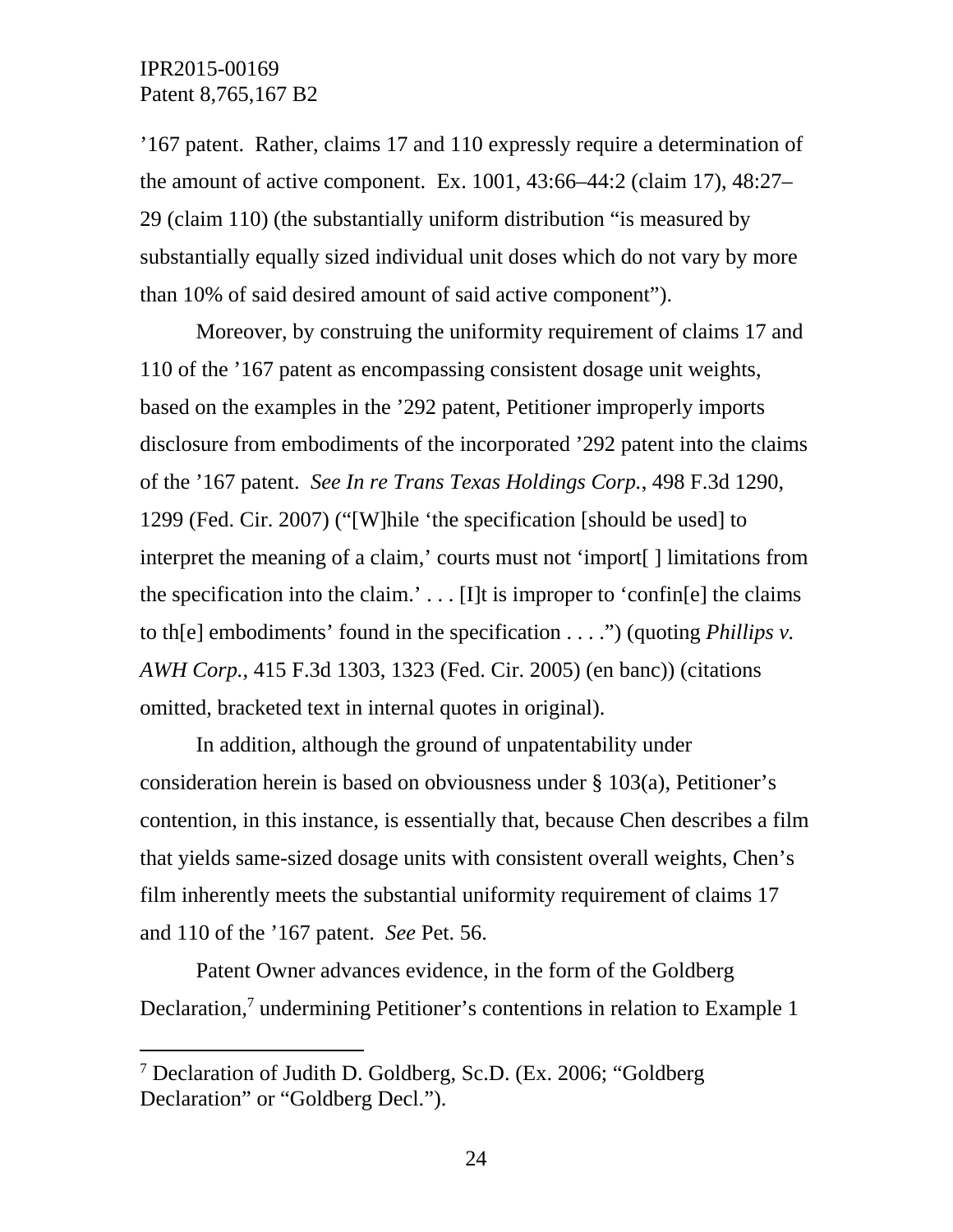of Chen. As Patent Owner contends, Dr. Goldberg testifies that the disclosure in Chen's Example 1 of a mean film weight of 0.028 "g/dosage film," with a " $\pm$ SD (n)" of "0.001 (4)" (Ex. 1002, 20), does not signify a weight deviation. Ex. 2006 ¶ 17. Rather, Dr. Goldberg explains, Chen's disclosure signifies a *standard deviation* of  $\pm$  0.001 from the mean weight of 0.028 grams, based on a sample size of four film units. *Id.* Dr. Goldberg explains further:

[A] standard deviation of  $+/-$  0.001 is only a way of indicating that there is an approximately 2/3 chance that the sample weights will fall within the  $0.028 +/- 0.001$  g/dosage range and an approximately 1/3 chance that the sample weights will fall outside the  $0.028 +/- 0.001$  g/dosage range, and that assumption is based on only 4 samples, a very small sample.

*Id.* Petitioner does not dispute Dr. Goldberg's characterization of this aspect of Chen's disclosure, nor Dr. Goldberg's explanation of the meaning of standard deviation. Given her education and experience in biostatistics (*see*  Ex. 2006 ¶¶ 1–9), we credit her testimony on this issue. Thus, as Dr. Goldberg explains, the standard deviation disclosed in Example 1 of Chen represents only a degree of probability that the weights of the four tested dosage units of film were within a certain range of the mean dosage unit weight. Ex. 2006 ¶ 17.

It is well settled, however, that inherency "may not be established by probabilities or possibilities. The mere fact that a certain thing may result from a given set of circumstances is not sufficient." *In re Oelrich*, 666 F.2d 578, 581 (CCPA 1981); *see also Agilent Techs., Inc. v. Affymetrix, Inc.*, 567 F.3d 1366, 1383 (Fed. Cir. 2009) ("The very essence of inherency is that one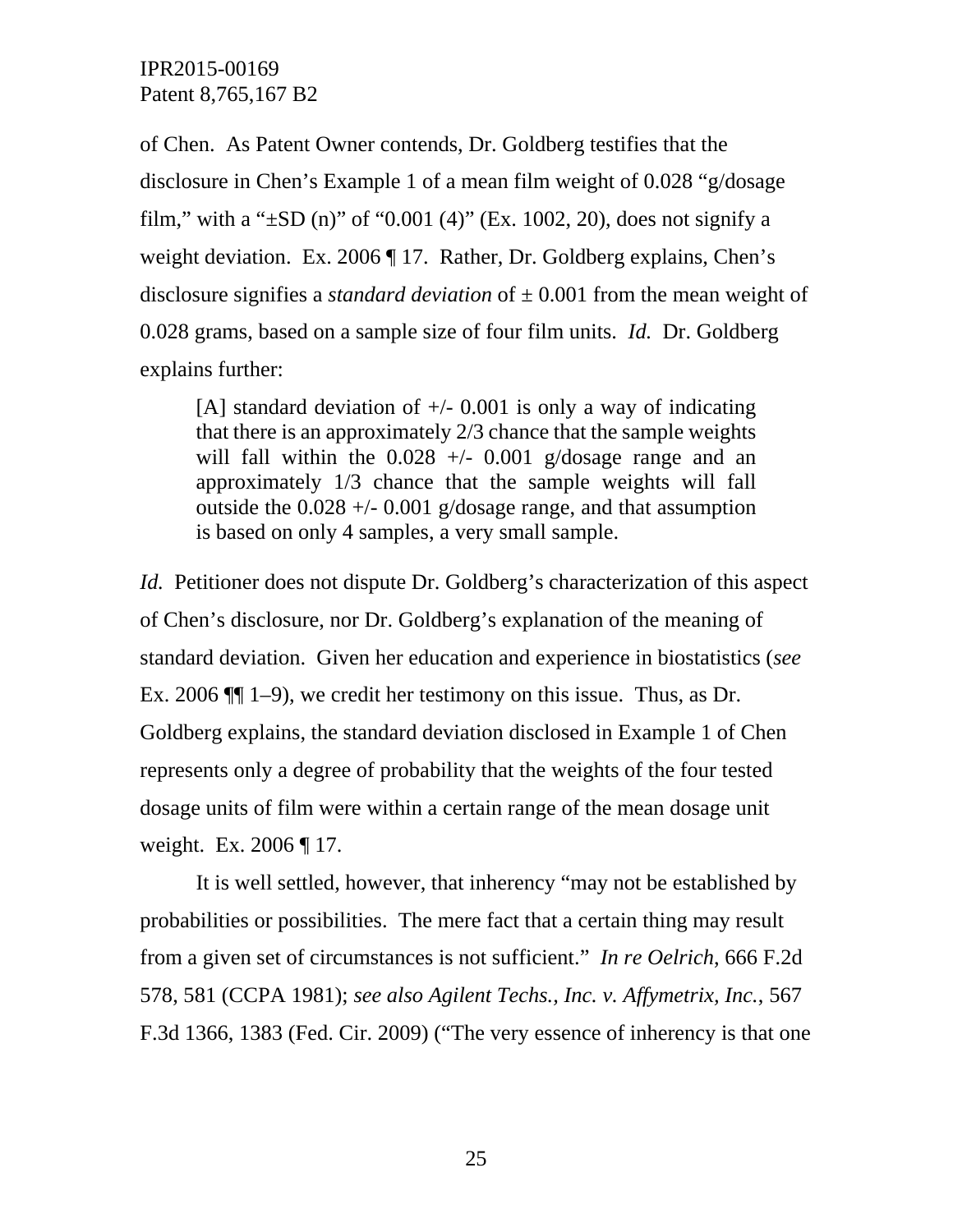$\overline{a}$ 

of ordinary skill in the art would recognize that a reference *unavoidably* teaches the property in question.") (emphasis added).

Dr. Goldberg testifies, moreover, that the  $\pm 0.001$  standard deviation disclosed in Chen's Example 1 encompasses a set of four hypothetical dosage unit weight values that differ by more than 10% from the mean weight of the dosage units, and thus lie outside the variance allowed by claims 17 and 110 of the '167 patent. Ex. 2006 ¶¶ 18–20. Petitioner replies that Dr. Goldberg's calculations regarding the hypothetical weights are erroneous. Reply  $10-11$  (citing Ex. 1060 ¶ 12 (Lavin Decl.)).<sup>8</sup>

We acknowledge the education and experience in biostatistics of Dr. Lavin, Petitioner's witness, as well as his testimony regarding Dr. Goldberg's calculations. Ex. 1060 ¶¶ 1–5, 10–17. Significantly, however, despite the errors he alleges in Dr. Goldberg's calculations, Dr. Lavin does not assert error in Dr. Goldberg's ultimate conclusion that the  $\pm 0.001$ standard deviation disclosed in Chen's Example 1 encompasses a set of four hypothetical dosage unit weight values that differ by more than 10% from the mean weight of the dosage units. Rather, Dr. Lavin bases his assertion of error in Dr. Goldberg's declaration on the assumption that the weights of the individual dosage units should be rounded to whole centigrams. *See id.* at ¶ 17 ("If each of the hypothetical weights in Dr. Goldberg's Table A is simply rounded to whole centigrams (one significant digit or the second decimal place) in accordance with the standard for determining uniformity used in the '292 patent, her data would then show 0% variation . . . .").

<sup>8</sup> Declaration of Philip T. Lavin, Ph.D. (Ex. 1060; "Lavin Declaration" or "Lavin Decl.").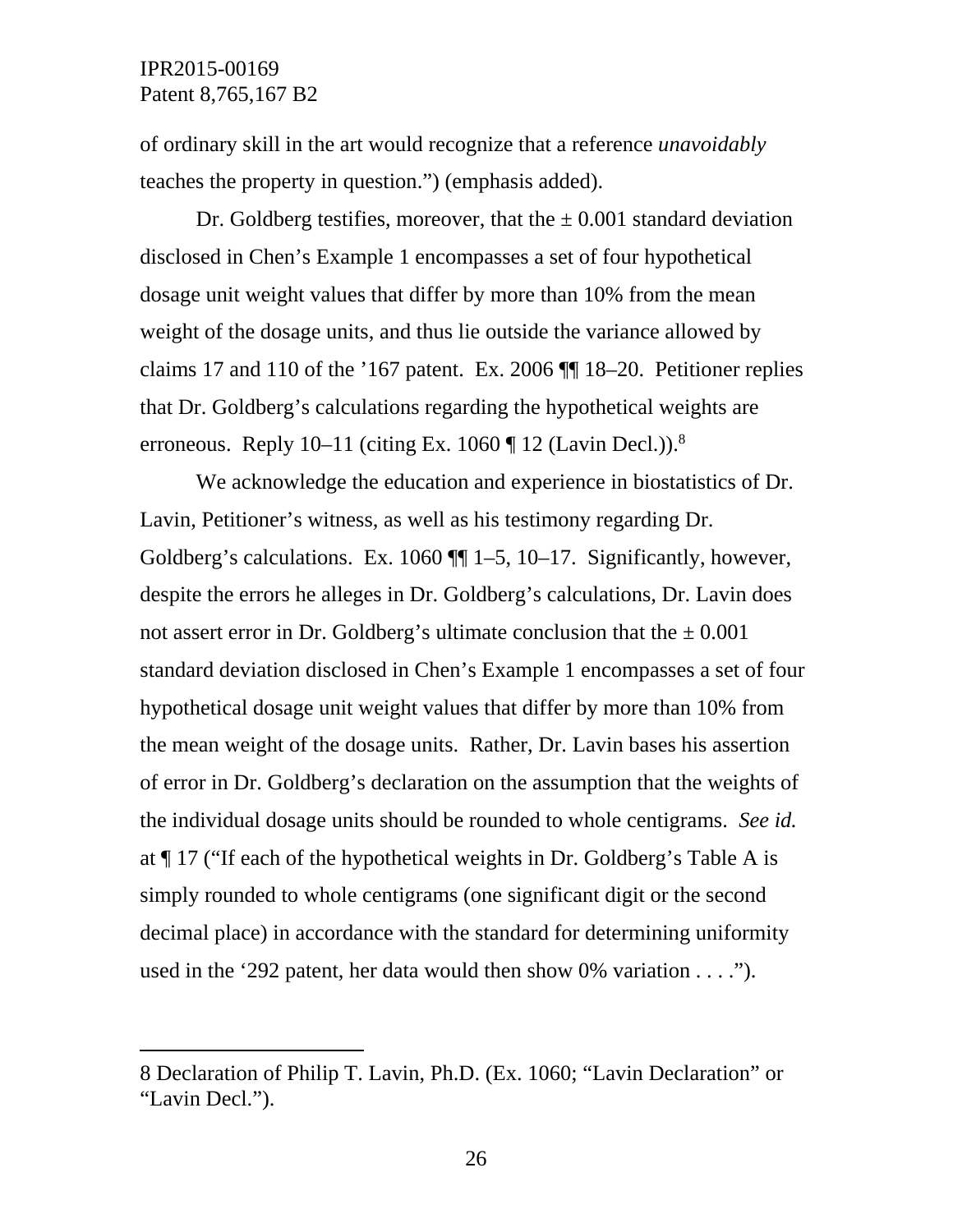We are not persuaded, however, that it is reasonable to evaluate the uniformity requirement of claims 17 and 110 of the '167 patent based on dosage unit weights rounded to whole centigrams, merely because one example in the '292 patent specification reported consistent dosage weights only to the centigram level. As noted above, it is improper to limit language in claims based on specific embodiments in the specification. *In re Trans Texas Holdings Corp.*, 498 F.3d at 1299.

Accordingly, Petitioner does not persuade us that it has shown error in Dr. Goldberg's conclusion that the  $\pm$  0.001 standard deviation disclosed in Chen's Example 1 encompasses a set of four dosage unit weight values that differ by more than 10% from the mean weight of the dosage units. Petitioner also does not persuade us, therefore, that Chen's disclosure of four dosage units with a mean weight of 0.028 grams and a standard deviation of  $\pm$  0.001 equates to an inherent disclosure of dosage units with weights that vary by less than 10%.

In sum, as discussed above, Petitioner does not persuade us that the consistent dosage unit weight standard is the standard of uniformity required by claims 17 and 110 of the '167 patent. In addition, given the Goldberg Declaration, Petitioner does not persuade us that the consistent dosage unit weight standard inherently meets the uniformity requirement recited in claims 17 and 110 of the '167 patent. Accordingly, for the reasons discussed, we find that Petitioner has not shown that Chen's disclosure in Example 1, of a film that yields four dosage units having a mean dosage unit weight of 0.028 grams and a standard deviation of  $\pm$  0.001, is an inherent disclosure of a film with a substantially uniform distribution of the active component, where the substantially uniform distribution is measured by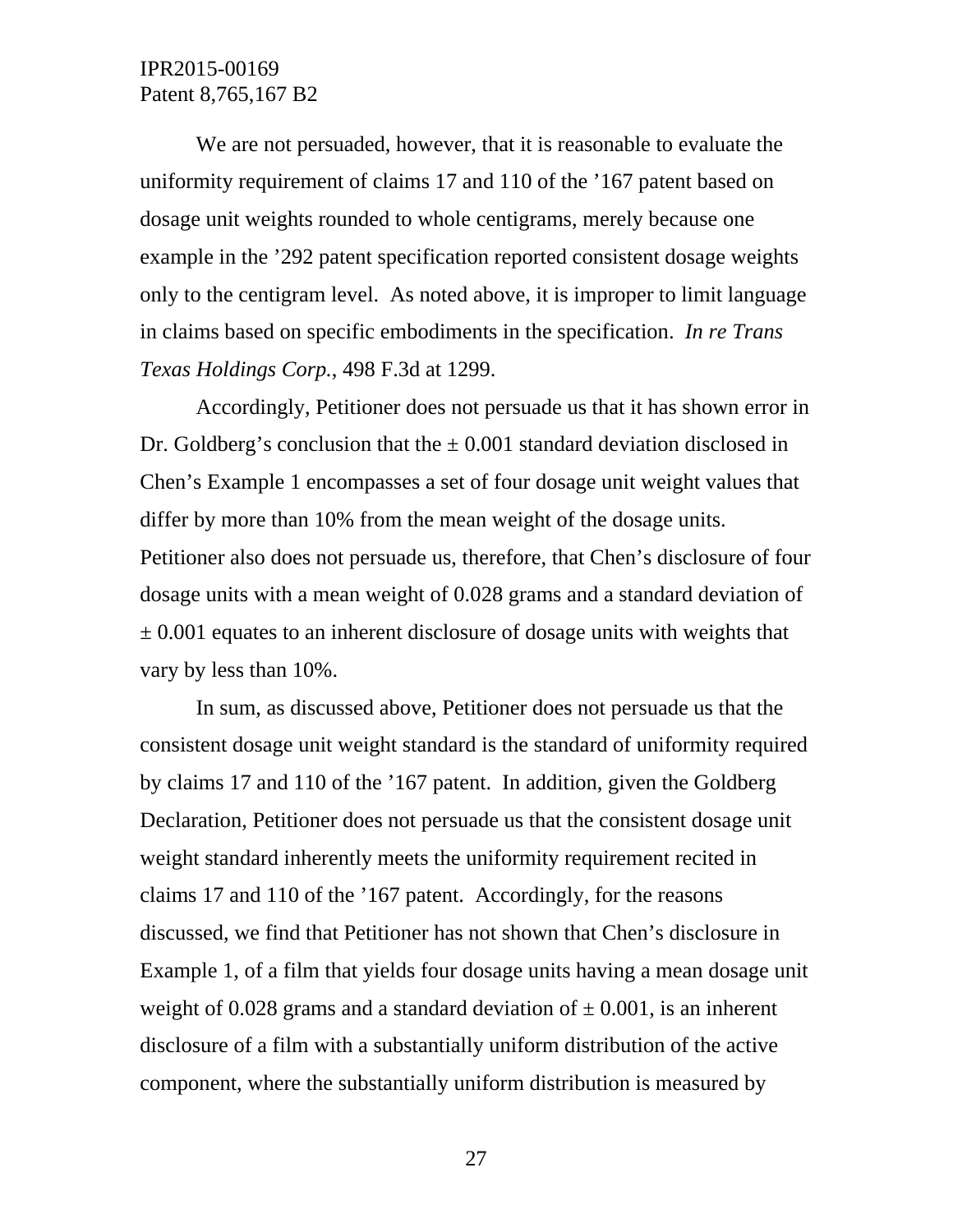-

substantially equally sized individual unit doses which do not vary by more than 10% of the desired amount of said active component, as required by claims 17 and 110.

## *d. Substantially Uniform Distribution—Forming Film From Homogeneous Solution*

Petitioner contends that, because Chen's process "begins by forming a homogen[e]ous mixture[,] . . . [m]aintaining uniformity in the intermediate steps and in the final product would have been obvious." Pet. 56–57 (citing Ex. 1007  $\P$  108–109, 114–117) (Cohen Decl.)).<sup>9</sup> Petitioner contends that, "as Dr. Cohen stated, '[w]hen working with a homogenous or completely dissolved coating solution, like the one described in Chen, it would be difficult for a person of ordinary skill in the art not to obtain a film that has uniform content of active." Pet. 57 (citing Ex. 1007 ¶ 109).

We acknowledge Chen's disclosure that its films were formed from "uniform" solutions in which the ingredients "were uniformly dispersed or dissolved." Ex. 1002, 17:6–11; *see also id.* at 17:27–28 ("a homogeneous mixture of ingredients was prepared in a coating solution"). We acknowledge Dr. Cohen's testimony regarding an ordinary artisan's difficulty in not obtaining, from the homogeneous solutions described in Chen, a film with a uniform content of active component. Ex. 1007 ¶ 109 (citing Ex. 1009, 268 ("Modern Coating")).<sup>10</sup> We acknowledge also Dr. Cohen's testimony that uniform distribution of ingredients in film

<sup>&</sup>lt;sup>9</sup> Declaration of Edward D. Cohen, Ph.D. (Ex. 1007; "Cohen Declaration" or "Cohen Decl.").

<sup>&</sup>lt;sup>10</sup> MODERN COATING AND DRYING TECHNOLOGY (Edward D. Cohen & Edgar B. Gutoff eds., 1992) (Ex. 1009).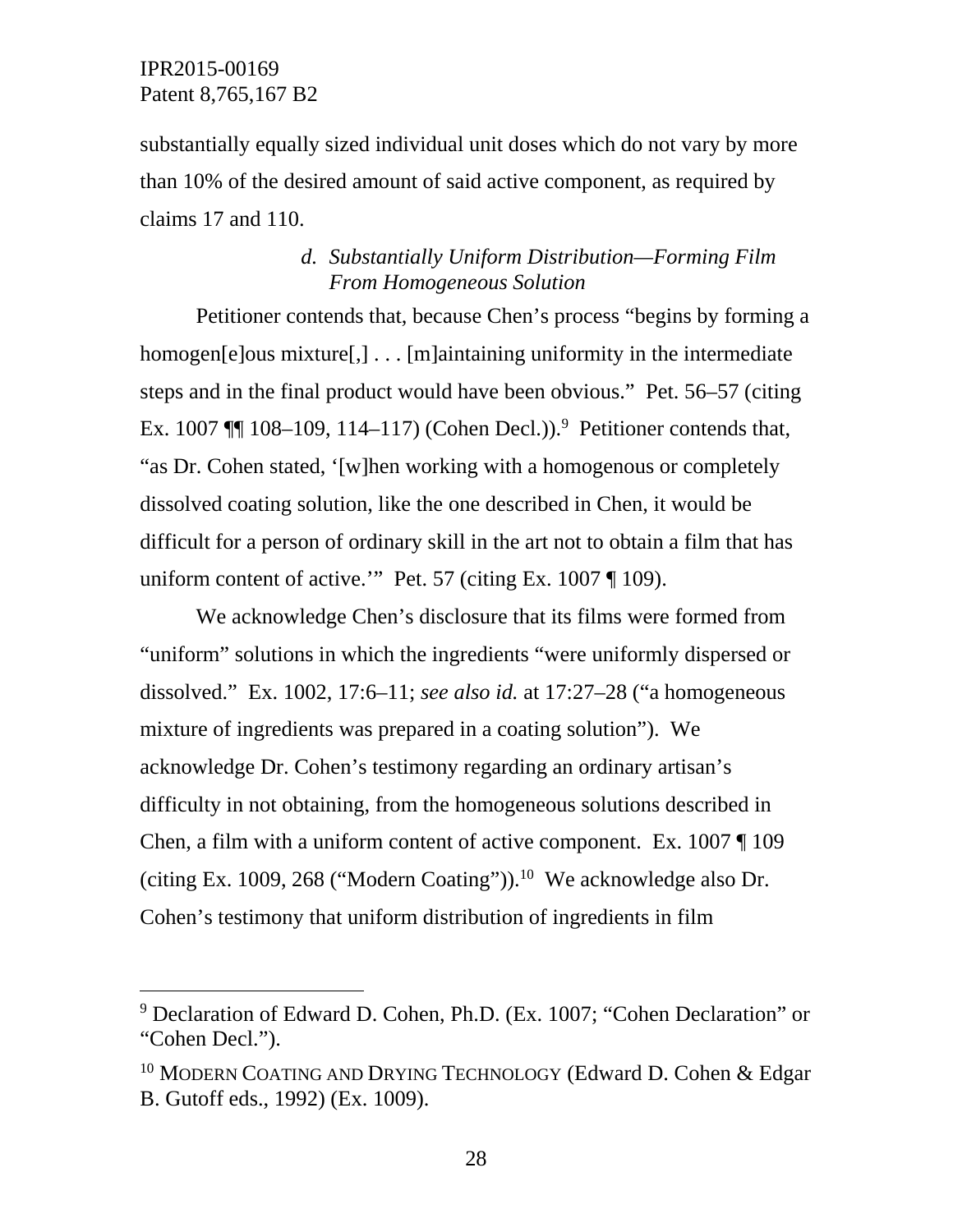compositions had long been an achieved objective of ordinary artisans (Ex. 1007 ¶ 114), that an ordinary artisan seeking to achieve the degree of uniformity recited in claims 17 and 110 would have been aware of "numerous variables in the drying process" (*id.* ¶ 115 (citing Ex. 1009, 286 (Modern Coating)), and, accordingly, would have been able to optimize those parameters to achieve a film meeting the uniformity requirement of claims 17 and 110 of the '167 patent (*id.* ¶¶ 116–117).

Neither Petitioner nor Dr. Cohen, however, directs us to a clear or specific teaching in Modern Coating that the measure of "uniformity" described therein (Ex. 1009, 268) is the same measure as that required by claims 17 and 110 of the '167 patent, that is, a distribution of active component that varies by less than 10% between substantially equal size dosage units, as opposed to merely a uniform thickness. Moreover, neither Petitioner nor Dr. Cohen directs us to any clear or specific teaching in Modern Coating demonstrating that the films discussed therein actually satisfy the uniformity requirement of claims 17 and 110. Nor does Petitioner direct us to specific evidence, such as experimental test results, showing that any of the drying processes described in Modern Coating necessarily produce a film meeting the uniformity requirement of claims 17 and 110. That "[m]odern precise coating applicators can [maintain uniformity] for *most coatings*" (Ex. 1009, 268 (emphasis added)) at best demonstrates a degree of likelihood that Chen's films would meet the standard of uniformity of Modern Coatings. As noted above, however, one may not rely on probabilities or possibilities to show that a reference inherently meets a limitation. *In re Oelrich*, 666 F.2d at 581.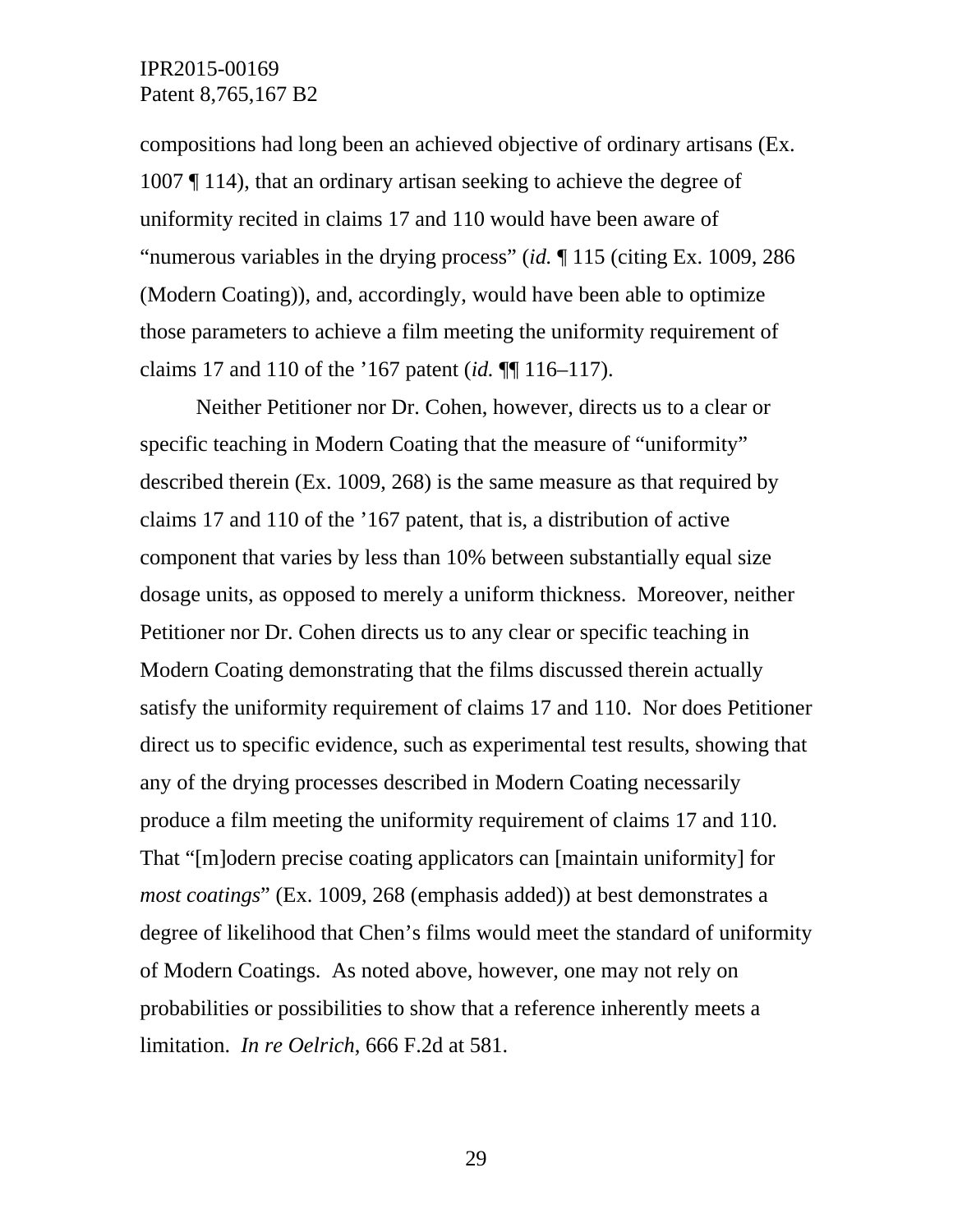In addition, Petitioner does not explain specifically, in either the Petition or in the Cohen Declaration, which particular variables, of the many Dr. Cohen admits would have been recognized as amenable to optimization, would have been optimized, or would have been critical to producing the substantially uniform active component distribution required by claims 17 and 110. We find, therefore, that Petitioner has not explained with adequate specificity how or why an ordinary artisan would have reasonably expected to be able to obtain a film having the required uniform active agent distribution. *See In re Kubin*, 561 F.3d 1351, 1359 (Fed. Cir. 2009) (discussing that one circumstance in which the prior art fails to provide a reasonable expectation of success is where the art suggests "vary[ing] all parameters or try[ing] each of numerous possible choices until one possibly arrived at a successful result, where the prior art gave either no indication of which parameters were critical or no direction as to which of many possible choices is likely to be successful") (quoting *In re O'Farrell*, 853 F.2d 894, 903–04 (Fed. Cir. 1988) (emphasis omitted)).

In sum, for the reasons discussed, we find that Petitioner has not shown that, based on the homogeneity of Chen's coating solutions, Chen inherently describes films that meet the uniformity requirement of claims 17 and 110, nor are we persuaded that Petitioner has shown that an ordinary artisan had a reasonable expectation of success in producing such films.

### *e. Petitioner's Additional Arguments*

Petitioner contends that obviousness must be evaluated from the viewpoint of an ordinarily skilled artisan. Reply 21. To that end, Petitioner contends that, in addition to Chen and Tapolsky, a number of references of record, including several patents cited as background art in the '167 patent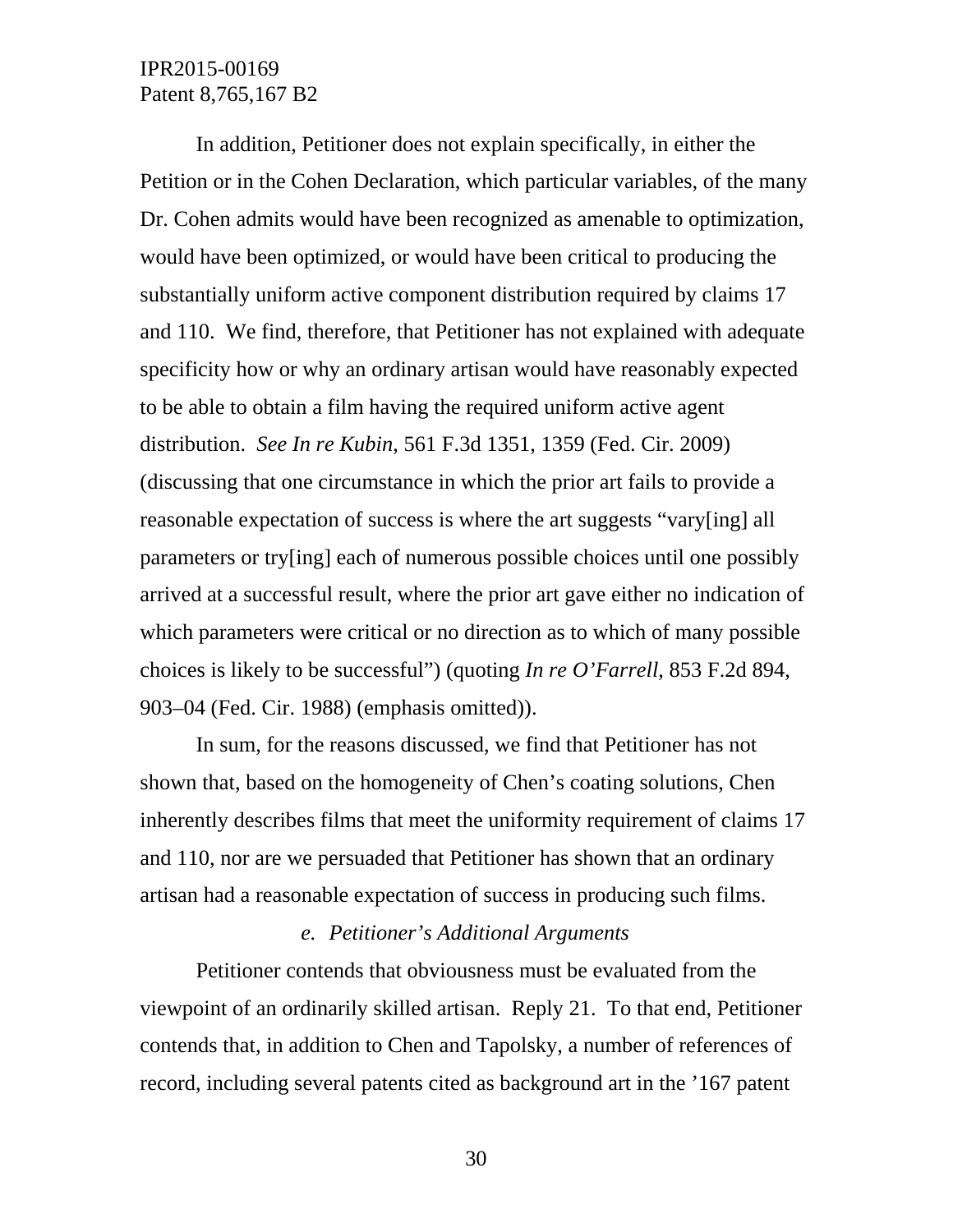(*see* Ex. 1001, 1:48–2:54), establish that uniform films were well known in the prior art. Reply 22–24 (citing Ex. 1052 ("Fuchs"), Ex. 1065 ("Schmidt"), Ex. 1063 ("Horstman"), Ex. 1064 ("Zerbe"), Ex. 1009 (Modern Coating)).

We note that none of Exhibits 1052, 1063, 1064, or 1065 was cited in the Petition, but instead were first cited in Petitioner's Reply. Thus, other than Chen, Tapolsky, and Modern Coating, discussed above, the ground of unpatentability for which we instituted trial was not based on the disclosures of any of these newly cited references. *See* Pet. 43–59 (setting forth instituted ground of unpatentability).

We acknowledge that, in an appeal of an *inter partes* review decision under the AIA by this Board, the Federal Circuit remanded the case because the Board panel had not sufficiently addressed background art fairly raised in the initial petition in that proceeding. *Ariosa Diagnostics v. Verinata Health, Inc.*, 805 F.3d 1359, 1365–67 (Fed. Cir. 2015). The situation here is distinguishable from that in *Ariosa*, however, because none of Exhibits 1052, 1063, 1064, or 1065 were cited in the Petition in this proceeding. *See Ariosa*, 805 F.3d at 1365 ("Ariosa's Petitions and opening declarations invoked Exhibit 1010 . . . .").

In any event, even considering the newly cited references, Petitioner fails to explain specifically how the asserted background knowledge in the prior art, gleaned from the quoted portions of the newly cited references (*see*  Reply 22–23), remedies the inadequacies, discussed above, in Petitioner's explanation of why Chen inherently describes, or renders obvious, films meeting the substantial uniformity requirement of claims 17 and 110, even when viewed alongside Tapolsky and Modern Coating.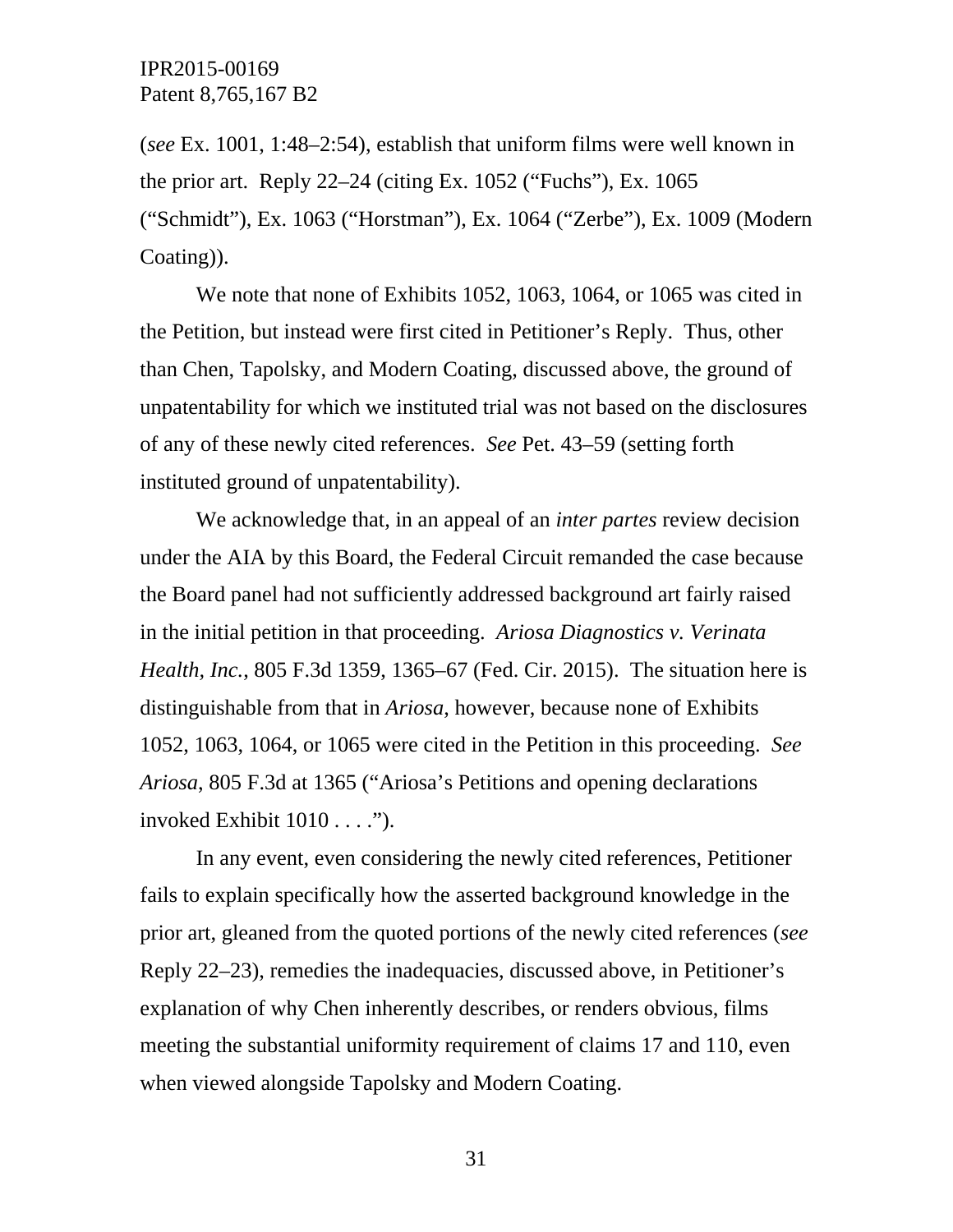-

Lastly, we note that Petitioner did not advance the Reitman Declaration (Ex. 1047) in support of the ground of unpatentability for which trial was instituted in this proceeding. Pet. 43–59 (setting forth instituted ground of unpatentability). Petitioner did, however, advance the Reitman Declaration in support of the Petition in IPR2015-00165, filed concurrently with the Petition in this proceeding. *See* IPR2015-00165, Paper 2. Patent Owner, in turn, cited the Reitman Declaration in this proceeding to question the reproducibility of Chen's disclosure. PO Resp. 38–42.

Even considering the Reitman Declaration, Petitioner does not persuade us that Chen inherently discloses a film meeting the uniformity requirement of claims 17 and 110 of the '167 patent. The Reitman Declaration describes the preparation of a film having the ingredients of Example 7 of Chen,  $\frac{11}{11}$  using the drying techniques described in Chen, including in Figure 2. Ex. 1047 ¶ 5. Specifically, the Reitman Declaration states that, consistent with the '167 patent's disclosure, although the film was dried for 9 minutes, "[w]ithin about 4 minutes after initiation of drying, the film was self-supporting, non-tacky, flexible and viscoelastic, as verified by my team." *Id.* ¶ 9.

The Reitman Declaration asserts that active content uniformity was verified by visual inspection, and by the consistent dosage unit weight standard. *Id.* ¶¶ 6 and 7. As discussed above, however, we conclude that neither of those standards is the standard of uniformity required by claims 17 and 110 of the '167 patent. Accordingly, the fact that the asserted

 $11$  The Reitman Declaration notes that, because the manufacturer renamed Cremophor® EL product, the equivalent product from the same manufacturer was employed. Ex. 1047 ¶ 5 n.2.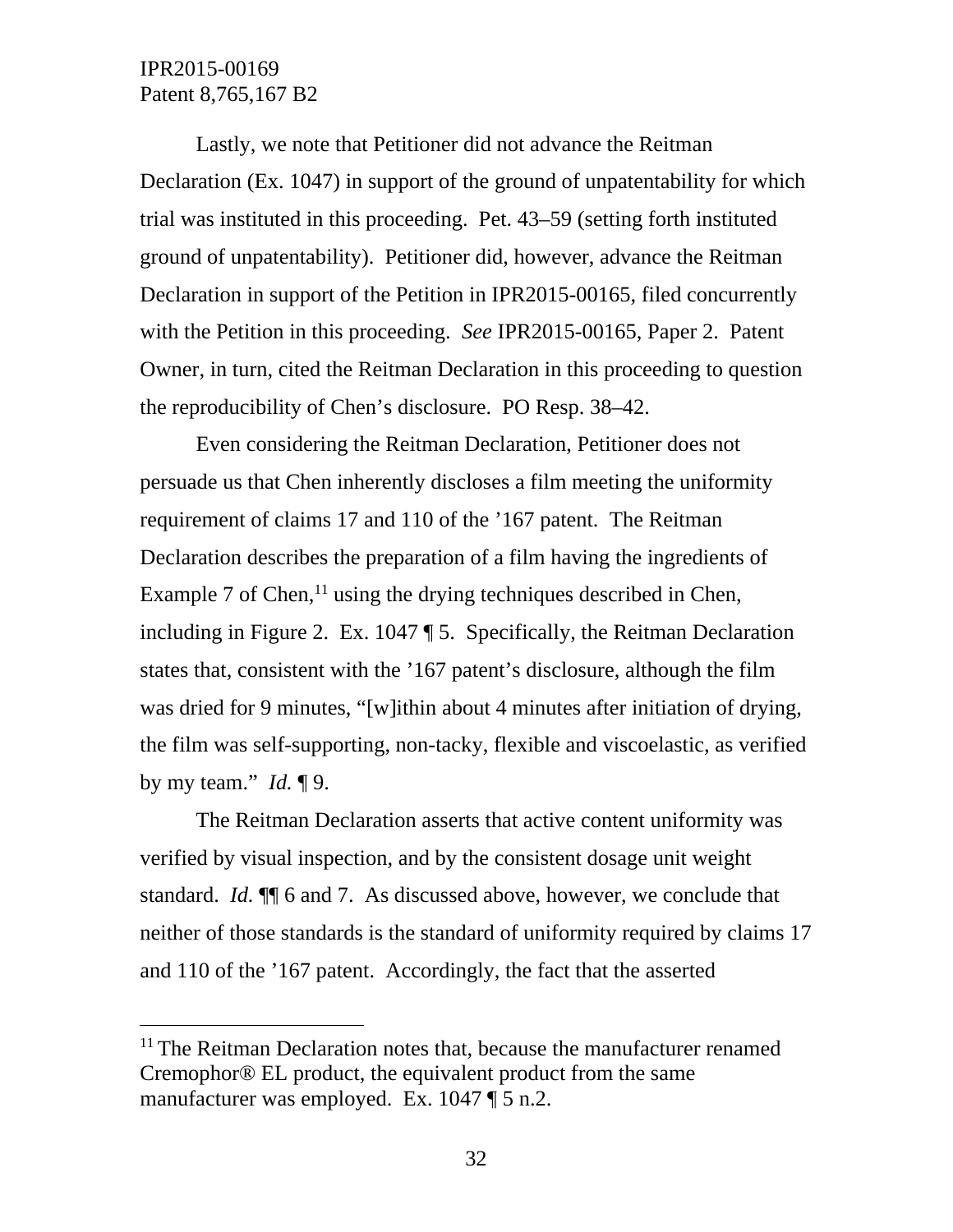reproduction of the film of Chen's Example 7 meets those standards does not demonstrate that the film of Chen's Example 7 meets the uniformity requirement of claims 17 and 110.

The Reitman Declaration asserts also that the film made according to Chen's Example 7 shows a substantially uniform distribution of an active component, i.e., a variation of the active component of less than 10% in substantially identical size dosage units, as confirmed by dissolution of individual dosage units of substantially identical size, and subsequent analysis by High Performance Liquid Chromatography (HPLC). *Id.* ¶ 8. Table 3 of the Reitman Declaration, reproduced below, shows the results of that analysis:

| Table 3                 |               |
|-------------------------|---------------|
| Sample                  | Oxybutynin    |
|                         | weight $(mg)$ |
| A                       | 4.4           |
| B                       | 4.4           |
| C                       | 4.3           |
| D                       | 4.4           |
| $\overline{\mathbf{E}}$ | 41            |

*Id.* The Reitman Declaration advances Table 3 to show the weight in milligrams of the active ingredient, oxybutynin, in each of five substantially identically sized dosage unit samples, A through E, cut from the film prepared according to Chen's Example 7. *Id.*

 In response, Patent Owner contends that, despite the Reitman Declaration's assertion that substantially identical size dosage units were assayed for oxybutynin content, the Reitman Declaration "completely failed to account for the thickness of the samples." PO Resp. 43.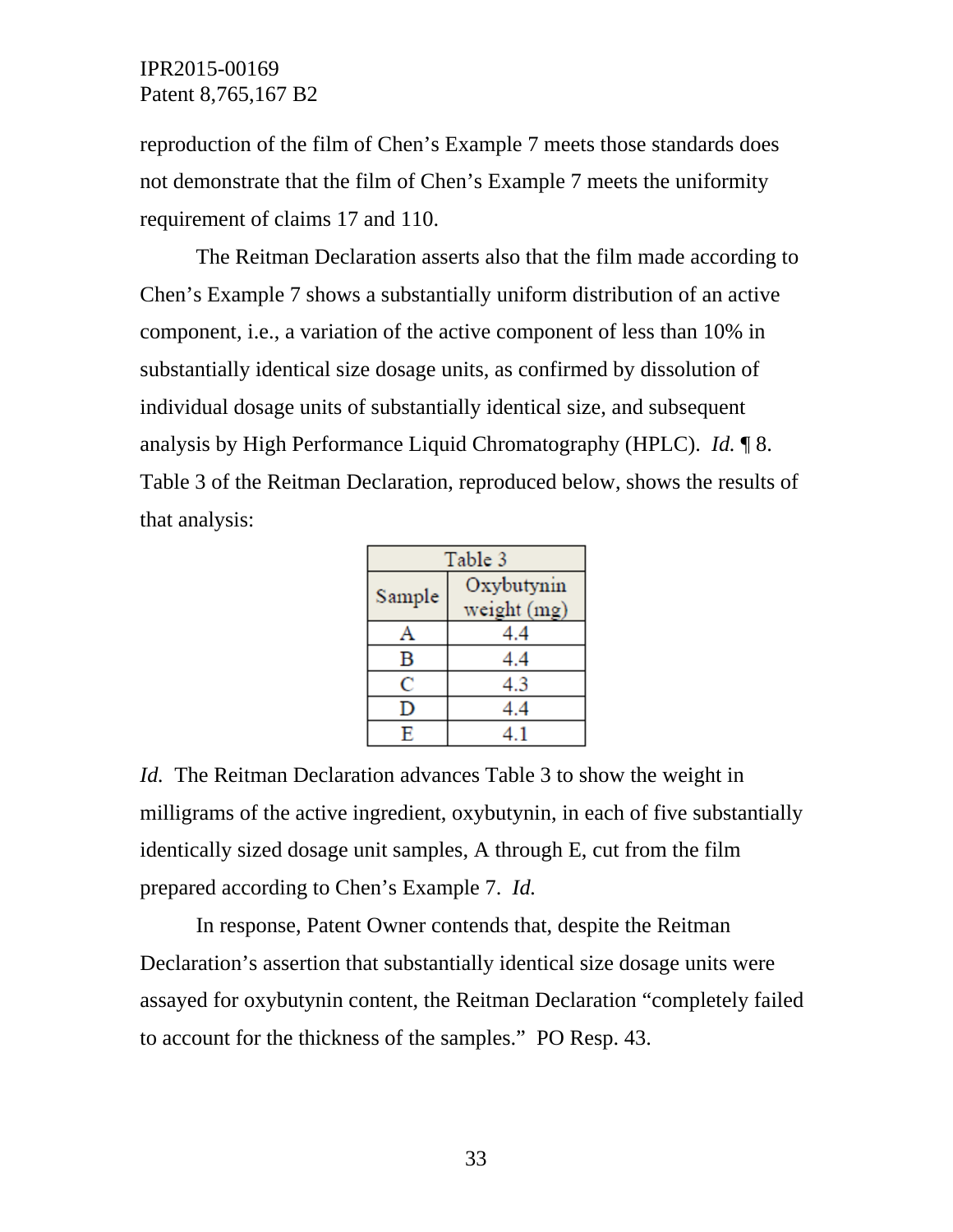Dr. Reitman's testimony is, at best, equivocal on this point. She initially acknowledges that thickness contributes to the volume (and therefore the size) of the dosage units, and asserts that she considered thickness when assaying the film dosage units, but then admits that she does not believe, or at least does not recall, that she measured the thickness of the assayed dosage units:

Q. Okay. What about the thickness of the film, does that come into play in substantially equal size?

A. The film thickness would contribute to the overall volume, and the assessment I did included the thickness component of volume in that I was performing bulk measurements for the dosage units.

Q. Did you measure the thickness then of the samples?

A. No, I don't believe that we measured the thickness. Using the fixed area and the fixed manufactured film, we used that dosage unit for the assessment.

Q. So to -- did you measure then the thickness of the film?

A. I don't recall specifically measuring the thickness of the film.

#### Ex. 2012, 56:24–57:16.

We find that Petitioner has not shown sufficiently that the Reitman Declaration establishes that the amount of oxybutynin shown in Table 3, reproduced above, was determined using substantially equal sized individual dosage units, as required by claims 17 and 110 of the '167 patent. Petitioner does not identify any specific disclosure in the Reitman Declaration of a determination of the thicknesses of the dosage units, which is necessary to know the size of a three-dimensional film, i.e., whether the sizes of different films are the substantially the same. Dr. Reitman's deposition testimony similarly fails to establish that the thicknesses were actually determined. Accordingly, we find that Petitioner has not shown that Chen inherently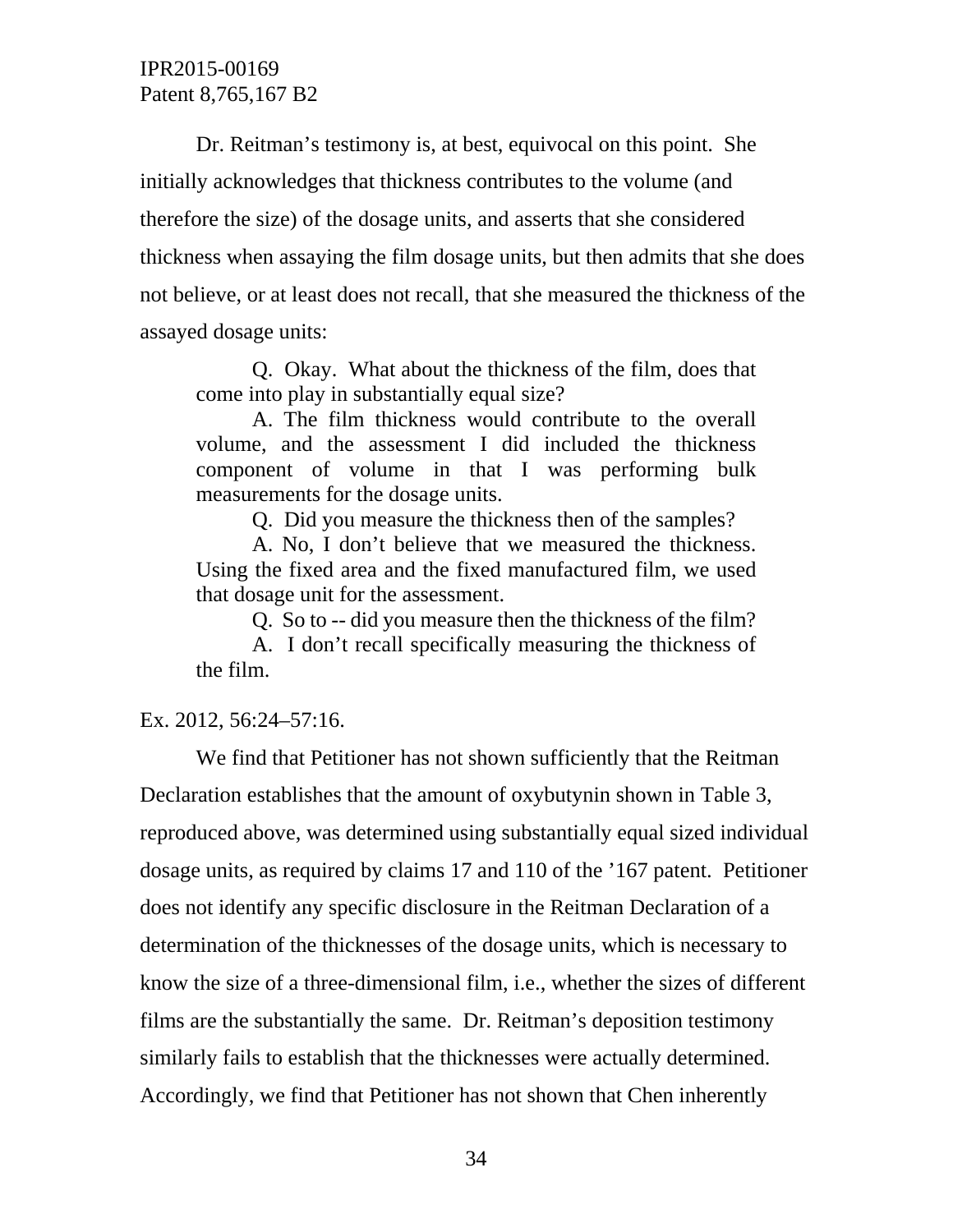discloses a film meeting the uniformity requirement of claims 17 and 110 of the '167 patent, based on the Reitman Declaration's asserted reproduction of Example 7 of Chen.

### *C. Petitioner's Motion to Exclude Evidence*

Petitioner moves to exclude the Peppas Declaration (Ex. 2002), the Wyse Declaration (Ex. 2003), the Myers Declaration (Ex. 2004), and the Lin Declaration (Ex. 2005). *See generally* Pet. Mot. to Exclude. Our decision does not rely on those declarations. Accordingly, we dismiss Petitioner's Motion to Exclude as moot.

We acknowledge Patent Owner's submission of Exhibits 2023 and 2024, advanced to show the expertise of the team that worked with Dr. Wyse. PO Opp. 4–5. Because our decision does not rely on the Wyse Declaration, we did not consider those Exhibits.

#### *D. Patent Owner's Motion to Exclude Evidence*

Patent Owner moves to exclude the Reitman Declaration (Ex. 1047), based on alleged misleading statements, alleged deficiencies in the analytical techniques used, and the alleged fact that the films described in the Declaration were dried using state-of-the-art equipment. PO Mot. to Exclude 1–14. Patent Owner bases its assertions on information discovered from Dr. Reitman's depositions. *See id.* Patent Owner also asserts that the Reitman Declaration is outside the scope of a permissible Reply to Patent Owner's Response, and also is belatedly presented for use in Petitioner's *prima facie* case. *Id*. at 14–15.

Patent Owner's Motion to Exclude the Reitman Declaration is denied. Patent Owner correctly points out that Petitioner did not rely on the Reitman Declaration to support the ground of unpatentability for which trial was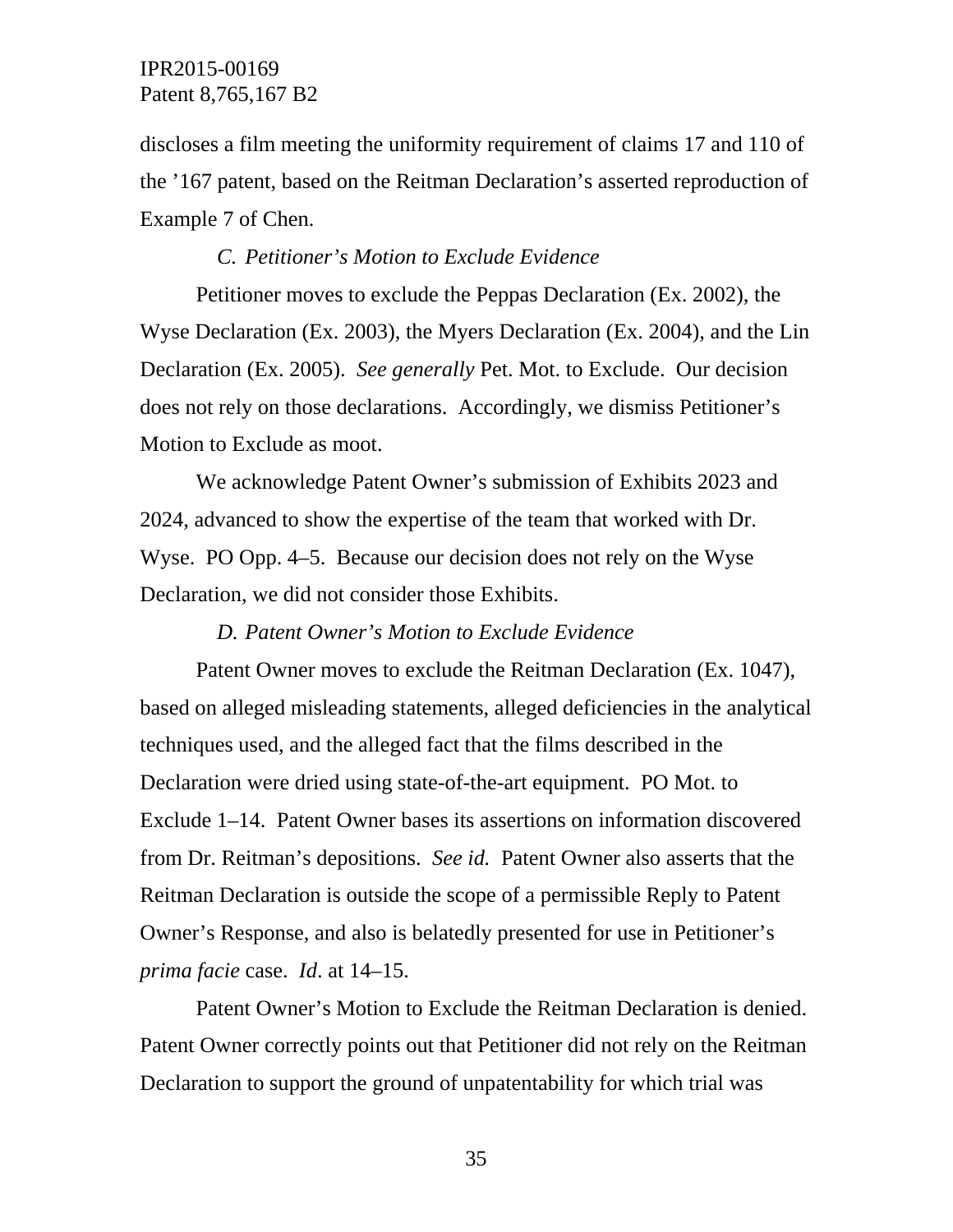instituted in this proceeding. *See* Pet. 43–59 (setting forth instituted ground of unpatentability). Rather, Petitioner relied on the Reitman Declaration in its Petition in IPR2015-00165, which, as noted above, was filed concurrently with the Petition in this proceeding. *See* IPR2015-00165, Paper 2, 32. That said, Patent Owner advanced the Reitman Declaration in its Patent Owner Response in this proceeding to show that Chen's process was not reproducible, and therefore not enabled. PO Resp. 38–42. Although we acknowledge that Patent Owner filed the same Patent Owner Response in both IPR2015-00165 and this proceeding (*see id.*, cover page, n.1), Patent Owner's use of the Reitman Declaration to show non-enablement of Chen does not distinguish between proceedings. Thus, Patent Owner itself put the Reitman Declaration before us in this proceeding.

In addition, that Patent Owner, from its cross-examination of Dr. Reitman, was able discover facts pertinent to our consideration of the Reitman Declaration, goes to the probative weight of the Declaration, rather than its admissibility. That is, that Dr. Reitman's deposition testimony might undercut statements made in her Declaration does not demonstrate that her Declaration lacks relevance, is prejudicial, or is inadmissible as unreliable expert testimony. For those reasons, moreover, Patent Owner does not persuade us that we should exercise our discretion to exclude the Reitman Declaration under 37 C.F.R. § 42.65, based on the alleged failure to disclose every detail of the preparation and analysis of the films described in the Declaration.

Patent Owner also moves to exclude Exhibits 1052, 1062, 1063, 1064, and 1065, as being outside the scope of a permissible Reply to Patent Owner's Response. PO Mot. to Exclude 14. As noted above, although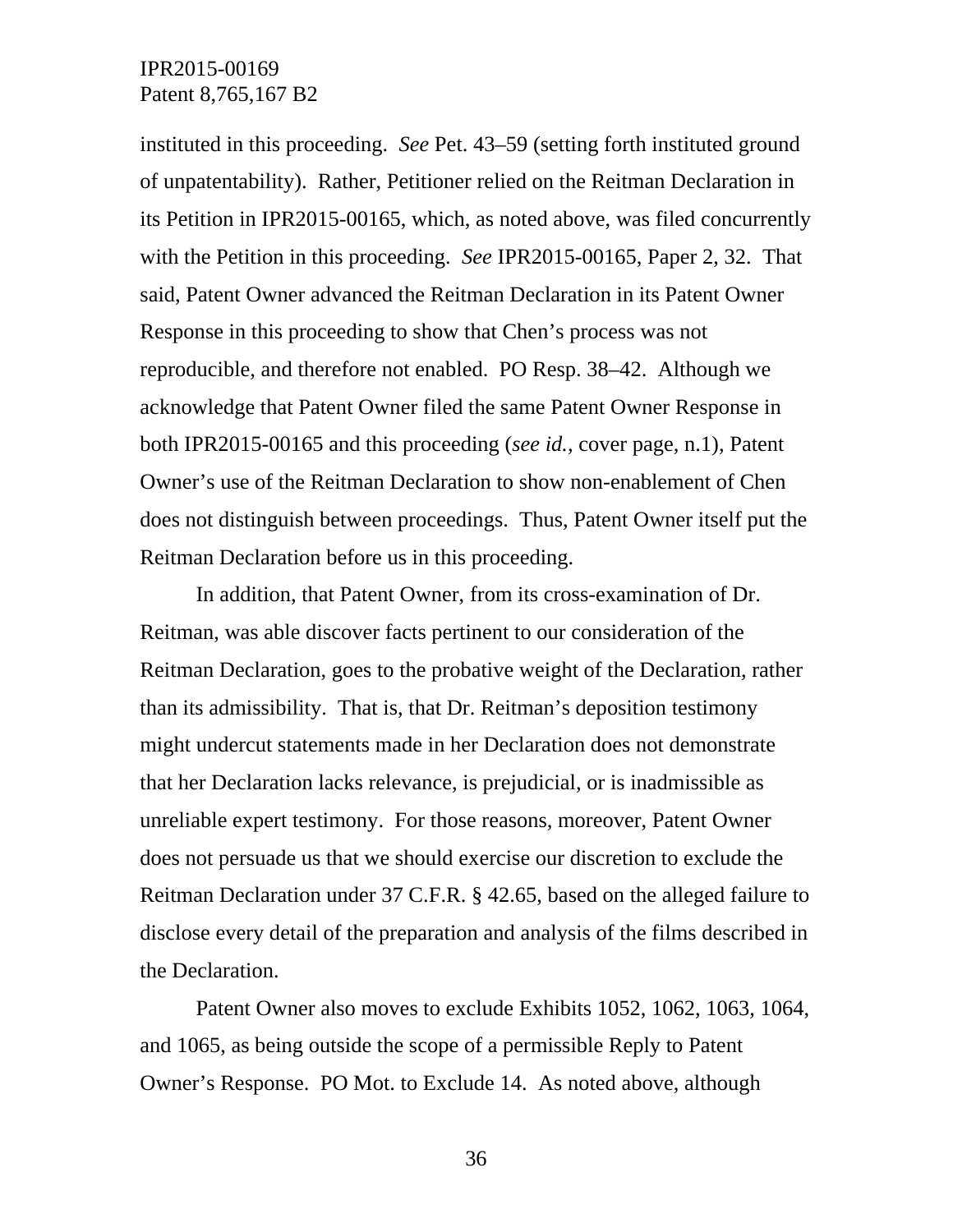Exhibits 1052, 1063, 1064, and 1065 were first cited in Petitioner's Reply, the patents themselves were also cited as background art in the '167 patent. *See* Ex. 1001, 1:48–2:54. Accordingly, we exercise our discretion in this instance and deny Patent Owner's Motion to Exclude Exhibits 1052, 1063, 1064, and 1065.

As to Exhibit 1062, advanced by Petitioner to traverse Patent Owner's claim construction contentions (Reply 4), our decision does not rely on that Exhibit. Accordingly, we dismiss as moot Patent Owner's Motion to Exclude Exhibit 1062.

#### III. CONCLUSION

In sum, for the reasons discussed above, we find that Petitioner has not shown that Chen and Tapolsky describe, or render obvious, film compositions that have a substantially uniform distribution of the active component, where the substantially uniform distribution is measured by substantially equally sized individual unit doses which do not vary by more than 10% of the desired amount of said active component, as required by claims 17 and 110 of the '167 patent. Accordingly, we find also that Petitioner has not shown by a preponderance of the evidence that claims 17 and 110 of the '167 patent, or their dependent claims 18, 30, 31, 37, 49, 56, 63, 70, 77, 80, 81, 87, 93, 111–116, and 124, are unpatentable under 35 U.S.C. § 103(a) for obviousness over Chen and Tapolsky.

#### IV. ORDER

For the reasons given, it is

ORDERED that claims 17, 18, 30, 31, 37, 49, 56, 63, 70, 77, 80, 81, 87, 93, 110–116, and 124 of the '167 patent have not been shown by a preponderance of the evidence to be unpatentable;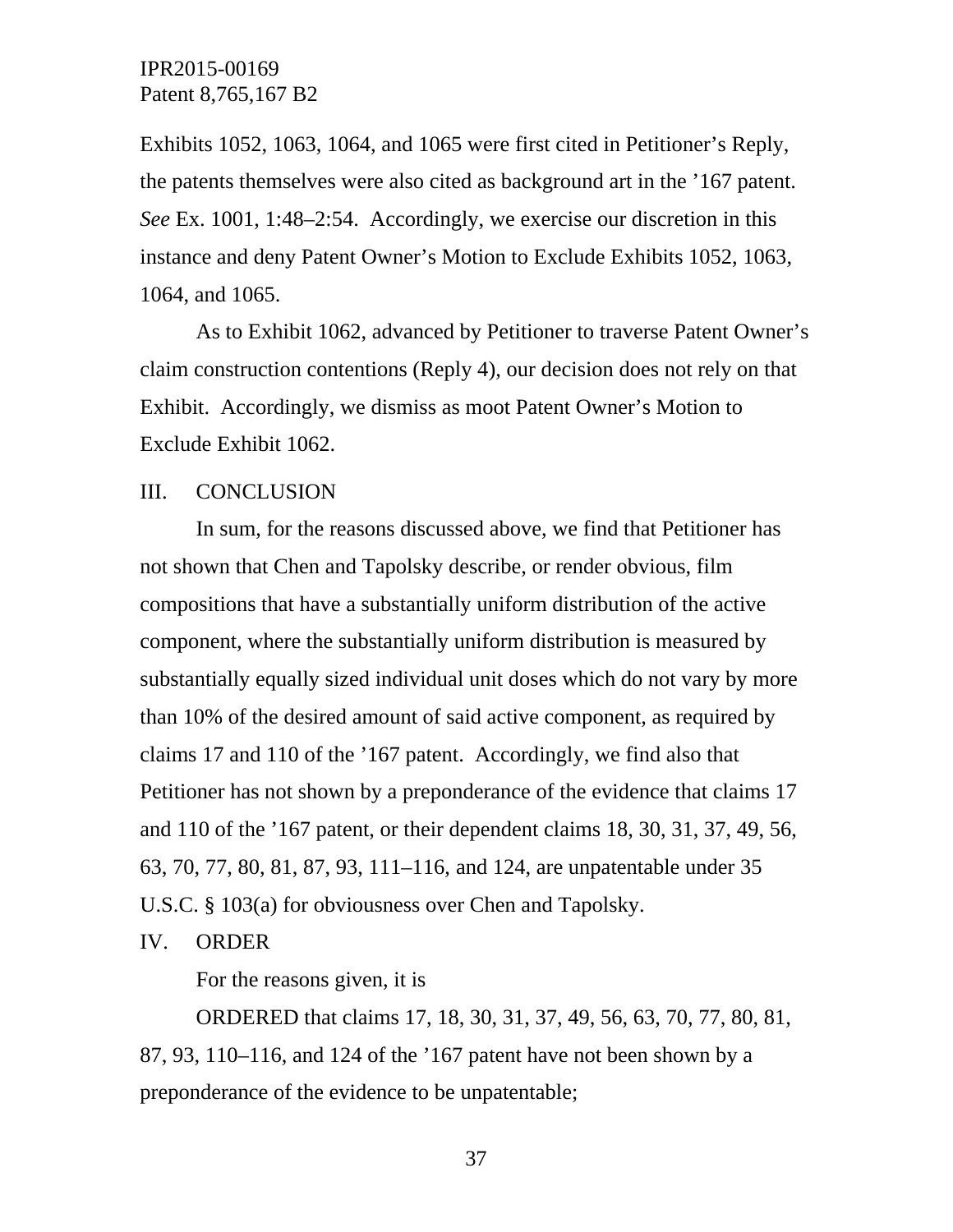FURTHER ORDERED that Petitioner's Motion to Exclude is dismissed as moot;

FURTHER ORDERED that Patent Owner's Motion to Exclude is denied-in-part and dismissed-in-part as moot; and

FURTHER ORDERED that, because this is a final written decision, parties to this proceeding seeking judicial review of our Decision must comply with the notice and service requirements of 37 C.F.R. § 90.2.